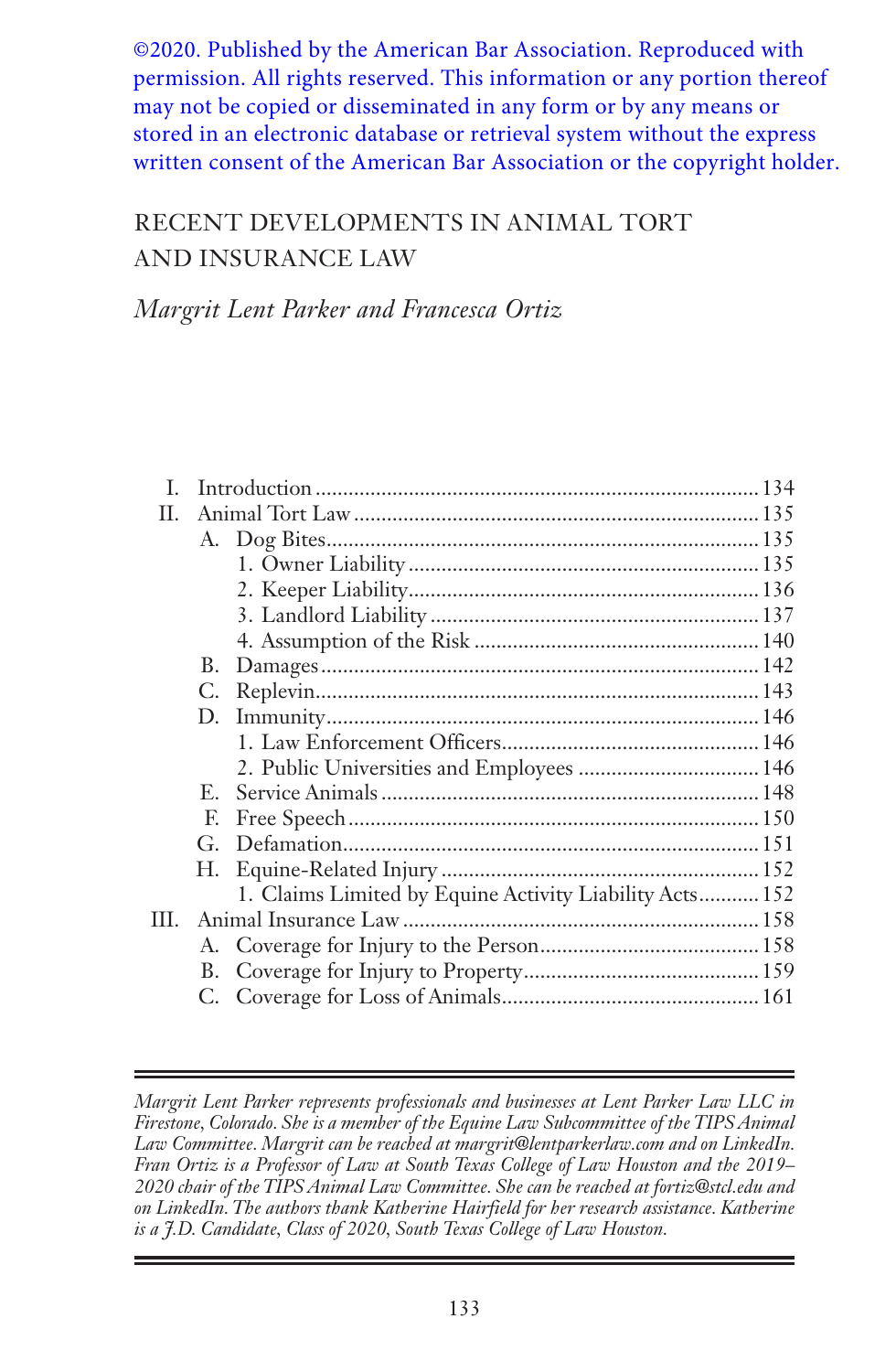### I. INTRODUCTION

This survey covers several issues relating to animal tort law and animal insurance law, ranging from dog bites to immunity to equine-related injury.

In the realm of dog bites, cases covered topics including the imposition of strict liability on a dog owner for harm caused without contact, the superseding liability of a volunteer in possession of a dog over the animal shelter that owns the dog, the liability of landlords for harm caused by dogs owned by tenants, and the assumption of risk by people who attempt to stop a dog fights and volunteer at animal shelters. The damages available for injuries caused by a dog are also examined, with a court identifying factors relevant to the determination of a dog's market value and proof requirements for emotional distress.

This survey also addresses replevin cases and immunity cases. The replevin cases explore alternative views of determining right to possession, with a New York case recognizing a standard "best for all concerned."1 The immunity cases include one examining immunity from malpractice for veterinarians at state veterinary schools, a case reviewing a public school's refusal to allow a service dog in a classroom, a trespass action for animal activists protesting a Six Flags park, and a defamation action that answers whether an allegation of animal abuse is a matter of public concern.

With respect to equine-related injury, three cases involving Equine Activity Liability Acts ("EALAs") are reviewed here, each addressing different aspects of their respective state's laws, including addressing definitions of "participant," "equine activity sponsor," and "equine activity professional" in the context of friends out on a ride together; evaluating the exception to immunity for failure to make reasonable and prudent efforts to determine a participant's ability to safely mount a horse; and the exception to immunity for injury to a spectator in areas where horses are not expected in the context of a spectator in the arena who walked into a path where horses traveled.

Finally, this survey also reviews several cases involving insurance coverage related to injury to the person and property damage caused by an animal, as well as coverage for the loss of farmed animals. In a dog bite case where the caretaker was bitten by the dogs, coverage existed because the definition of "insured" varied between the insuring provisions based on whether it was in bold or plain text, rendering the intra-insured exception to coverage inapplicable. In another case, a rider injured during a trail horse competition could not garnish insurance proceeds under the competition sponsor's insurance policy because the policy was designed

<sup>1.</sup> Finn v. Anderson, 64 Misc. 3d 273 (N.Y. City Court of Jamestown, 2019) (quoting Travis v. Murray, 977 N.Y.S.2d 621 (Sup. Ct. 2013)).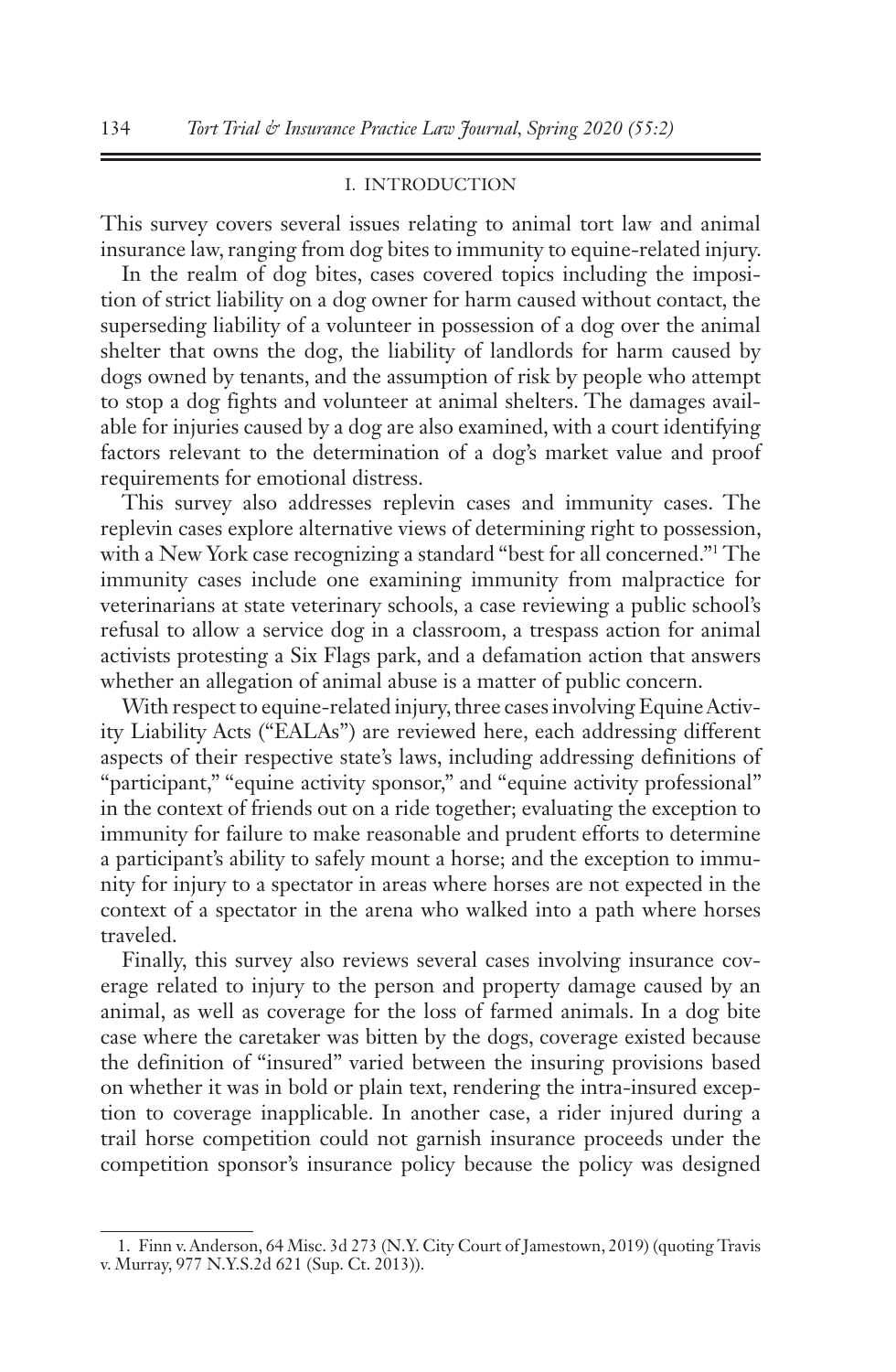to address injury to spectators and the general public, not competitors on their horses. Three separate property damage cases involving coverage for incidents involving squirrels, raccoons, and feral cats are also covered. Even fish make an appearance—one case involved the loss of 800,000 commercially farmed fish, and whether the loss of the fish was covered under an equipment breakdown endorsement.

#### II. ANIMAL TORT LAW

### A. *Dog Bites*

1. Owner Liability

In *Coppedge v. Travis*,<sup>2</sup> a Connecticut Court of Appeals reviewed the scope of an owner's liability under the state's dog-bite statute, finding that it covered damages caused by a dog even when no dog bite was involved.<sup>3</sup> The statute imposes strict liability on an owner or keeper of a dog that

does any damage to either the body or property of any person, . . . except when such damage has been occasioned to the body or property of a person who, at the time such damage was sustained, was committing a trespass or other tort, or was teasing, tormenting or abusing such dog.4

In *Coppedge*, Travis, the defendant, was walking his unleashed dog, Lilly, when she "bounded" toward the plaintiff, Coppedge.<sup>5</sup> Startled, Coppedge fell, fracturing her wrist.6 Although Lilly did not touch Coppedge, she "came close and stood over" Coppedge where she lay.7 Coppedge sued. The trial court held Travis liable as Lilly's owner and keeper under the dog bite statute, finding that the "exuberant, unleashed Lilly" caused Coppedge's injuries.<sup>8</sup>

Travis appealed, asserting that Lilly was "innocent" and not the proximate cause of the injuries.<sup>9</sup> The court of appeals disagreed.<sup>10</sup> The court first rejected Travis's reading of *Atkinson v. Santore*<sup>11</sup> as meaning that the statute only applies if a dog is engaged in "vicious or mischievous conduct."12 Instead, the court read it as not extending to damages "caused by [a] dog's

<sup>2.</sup> 202 A.3d 1116 (Conn. App. 2019).

<sup>3.</sup> *Id*. at 1122.

<sup>4.</sup> CONN. GEN. STAT. § 22-357 (2013).

<sup>5.</sup> *Coppedge*, 202 A.3d at 1118.

<sup>6.</sup> *Id.*

<sup>7.</sup> *Id.*

<sup>8.</sup> *Id.*

<sup>9.</sup> *Id.* at 1119.

<sup>10.</sup> *Id.*

<sup>11.</sup> 41 A.3d 1095 (Conn. App. 2012), *cert. denied*, 44 A.3d 184 (Conn. 2012).

<sup>12.</sup> *Coppedge*, 202 A.3d at 1120. *Atkinson* held that the dog bite statute does not cover a plaintiff's exposure to rabies. *See Atkinson*, 41 A.3d at 1098.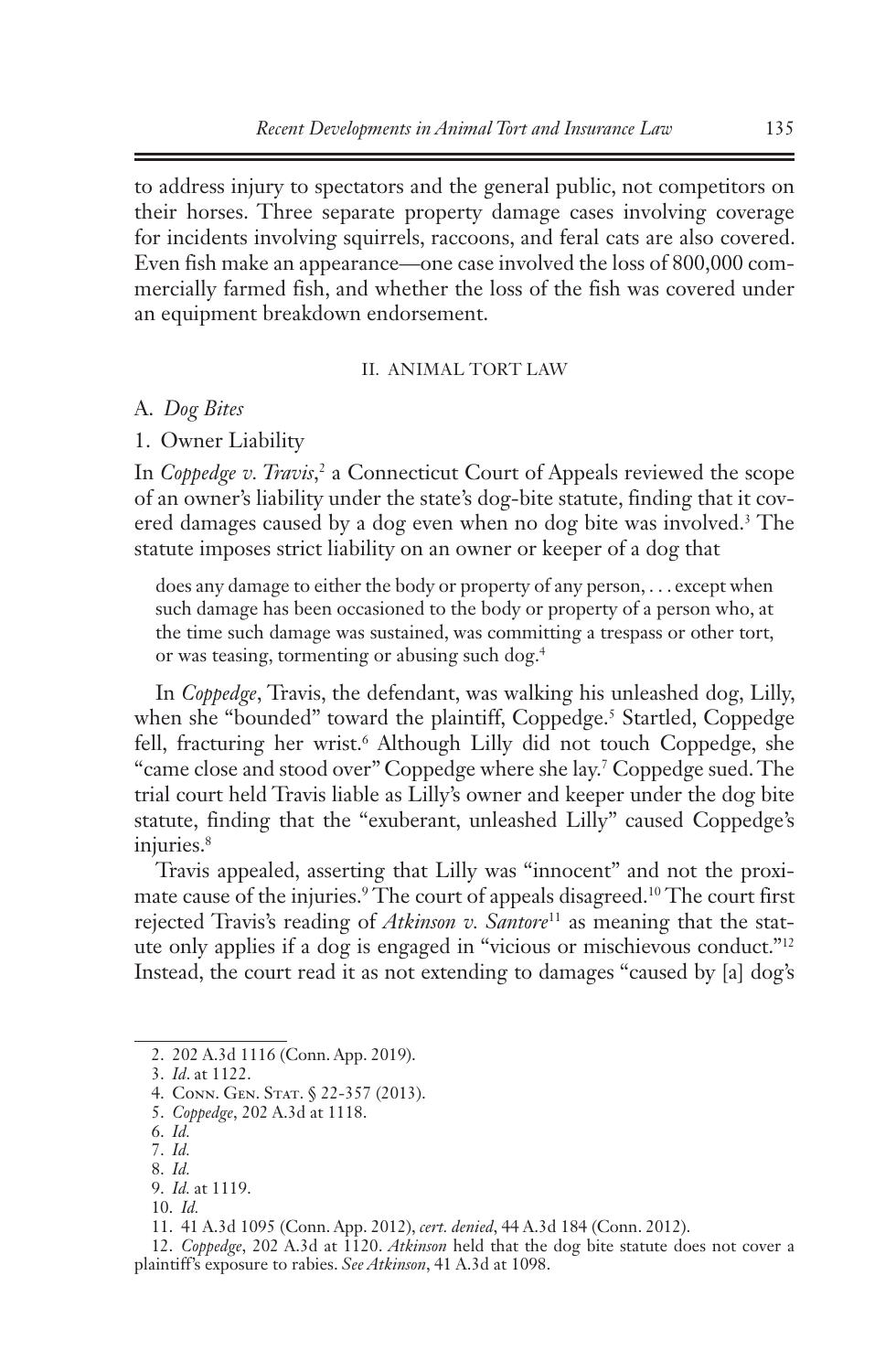merely passive, innocent, and involuntary behavior."13 Here, the dog was "exuberant" and "bounded" toward Coppedge, resulting in behavior that was not "merely passive, innocent and involuntary."<sup>14</sup> The court also rejected Travis's argument that evidence on Lilly's distance from Coppedge when she fell was essential to determining causation.<sup>15</sup> Citing the Connecticut Supreme Court case *Malone v. Steinberg*, 16 the *Coppedge* court stated that actual contact with a dog is not required for liability under the dog-bite statute; rather, the dog merely has to be the proximate cause of the injuries.17 Here, the evidence that Coppedge tripped and fell when trying to avoid Lilly was sufficient for causation, and the fact that Lilly stood over Coppedge when she was on the ground showed Lilly's close proximity.18 Therefore, the trial court's judgment was affirmed.<sup>19</sup>

# 2. Keeper Liability

In *Derby v. Tails of Courage, Inc.*, 20 a Connecticut Superior Court considered the liability of an animal rescue under the Connecticut dog-bite law for harm caused to the child of a volunteer.<sup>21</sup> The statute imposes liability on "any person . . . owner or keeper" of a dog that causes bodily or property damage to a person, with some exceptions.<sup>22</sup> Derby, the plaintiff, was approved as a foster for the defendant, Tails of Courage.23 Shortly after Derby picked up her foster dog, the dog attacked Derby's child and acted aggressively toward her other children.24 Derby later learned that the dog had bitten in the past, which the rescue failed to disclose.<sup>25</sup> Derby returned the dog to the rescue the next day and sued for damages, alleging the rescue was the owner of the dog for purposes of the dog bite statute.26 The rescue moved to strike, arguing that Derby could not recover because she herself was the dog's "keeper."27

The court focused on the word keeper, defined as a non-owner who harbors or has possession of a dog.28 Looking to case law, the court found that

- 16. 89 A.2d 213 (Conn. 1952).
- 17. *Coppedge*, 202 A.3d at 1121.
- 18. *Id.*

24. *Id.*

- 26. *Id.*
- 27. *Id.* at \*2.

<sup>13.</sup> *Coppedge*, 202 A.3d at 1120 (citing *Atkinson*, 41 A.3d at 1095–100).

<sup>14.</sup> *Id.*

<sup>15.</sup> *Id.* at 1121–22.

<sup>19.</sup> *Id.* at 1122.

<sup>20.</sup> 2019 WL 1765866 (Conn. Super. Ct. Mar. 18, 2019).

<sup>21.</sup> *Id.* at \*1.

<sup>22.</sup> Conn. Gen. Stat. § 22-357(b) (2019).

<sup>23.</sup> *Derby*, 2019 WL 1765866, at \*1.

<sup>25.</sup> *Id.*

<sup>28.</sup> *Id.* (citing CONN. GEN. STAT. § 22-327(6) (2019)).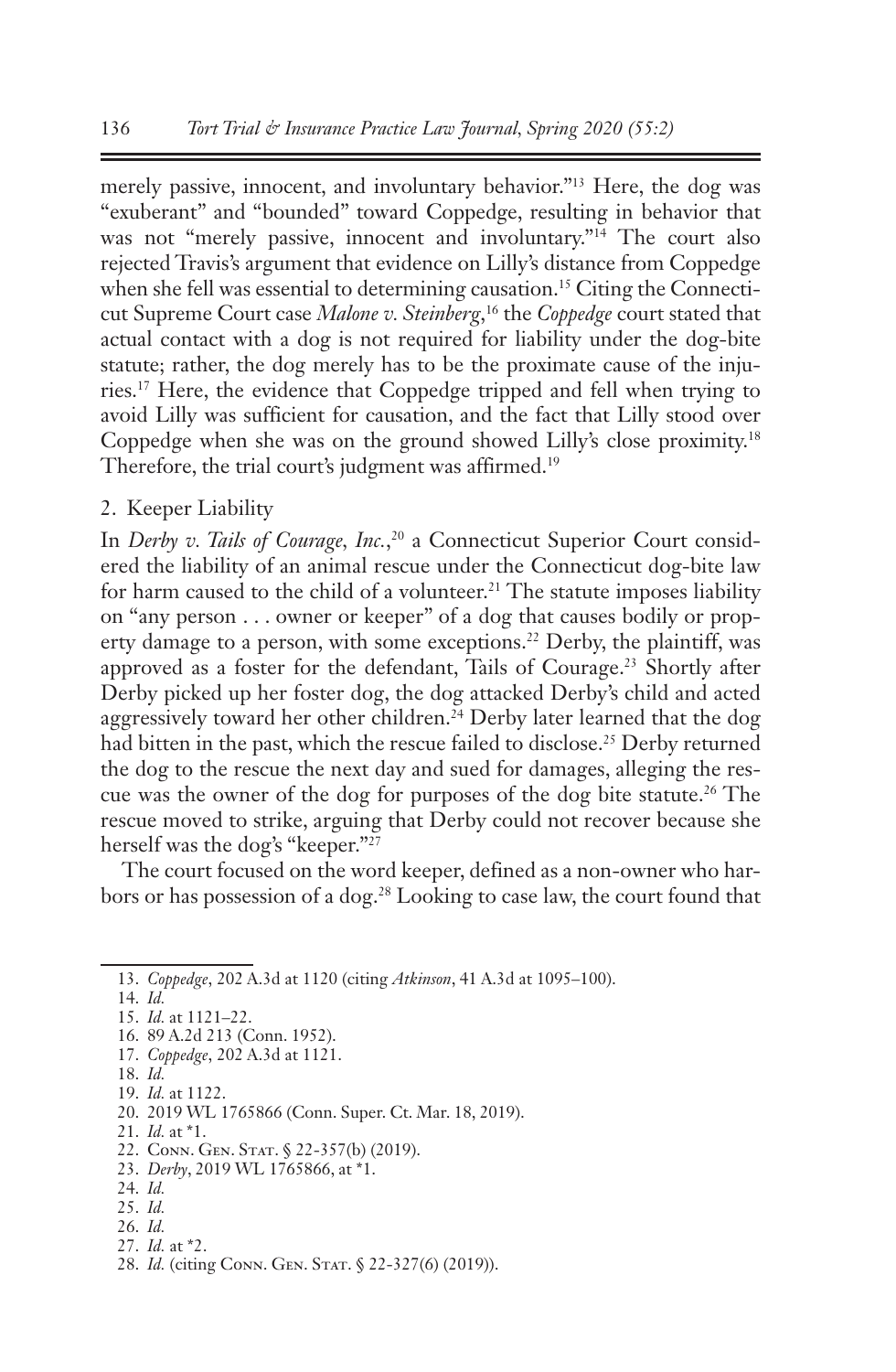"harbor" meant "afford[ing] lodging, shelter or refuge," and "possession" required the keeper to have full dominion and control equal to that of an owner.29 Full dominion and control was required to prevent the "anomalous result . . . that both the nonowner of a dog and its owner would be held to the same heavy liability . . . even when the . . . former exercised considerably less control over the dog than the latter."30 Looking to the facts of this case, the court granted the motion to strike, finding that Derby was considered the keeper of the animal during the term of her foster agreement because she had unlimited authority to care for the dog.<sup>31</sup>

### 3. Landlord Liability

In *Armstrong v. Hill*,<sup>32</sup> the Alabama Supreme Court considered the extent of a landlord's liability for harm caused by a tenant's dog.<sup>33</sup> In that case, the defendant landlord, Armstrong, leased a house to McKithen, another defendant.34 Hill, the plaintiff, was in her yard when she was attacked by three dogs that came from the vicinity of the Armstrong land.<sup>35</sup> She suffered injuries to her hand and elbow.36 Hill sued both Armstrong and McKithen based on negligence, wantonness, and premises liability.<sup>37</sup> At trial, Armstrong testified that her lease with McKithen contained a clause prohibiting pets without Armstrong's written consent, that she was unaware of any dogs on the property, and that she had seen no dogs on her two inspections of the property.38 Notwithstanding her testimony, the trial court found Armstrong liable for Hill's damages.<sup>39</sup> Armstrong moved to set aside the judgment, which was denied.<sup>40</sup> Armstrong appealed.<sup>41</sup>

The Alabama Supreme Court held that the evidence presented at trial could not sustain the trial court's ruling.<sup>42</sup> For negligence, the court found that Alabama law only imposed a duty on "owners" and "keepers" to prevent dogs from biting others.43 Citing *Humphries v. Rice*, 44 which held that a landowner who merely interacted with her son's dog while he lived on her

<sup>29.</sup> *Id.* (quoting Auster v. Norwalk United Methodist Church, 943 A.2d 391, 396 (Conn. 2008) (internal quotation marks omitted)).

<sup>30.</sup> *Id.* (quoting *Auster*, 943 A.2d at 396 (internal quotation marks omitted)).

<sup>31.</sup> *Id.* at \*3.

<sup>32.</sup> 2019 WL 2066681 (Ala. May 10, 2019).

<sup>33.</sup> *Armstrong*, 2019 WL 2066681 at \*1.

<sup>34.</sup> *Id.* 

<sup>35.</sup> *Id.* 

<sup>36.</sup> *Id.*

<sup>37.</sup> *Id.*

<sup>38.</sup> *Id.* at \*1–2.

<sup>39.</sup> *Id.* at \*2.

<sup>40.</sup> *Id.* at \*3.

<sup>41.</sup> *Id.* 

<sup>42.</sup> *Id.* at \*7.

<sup>43.</sup> *Id.* at \*6.

<sup>44.</sup> 600 So. 2d 975 (Ala. 1992).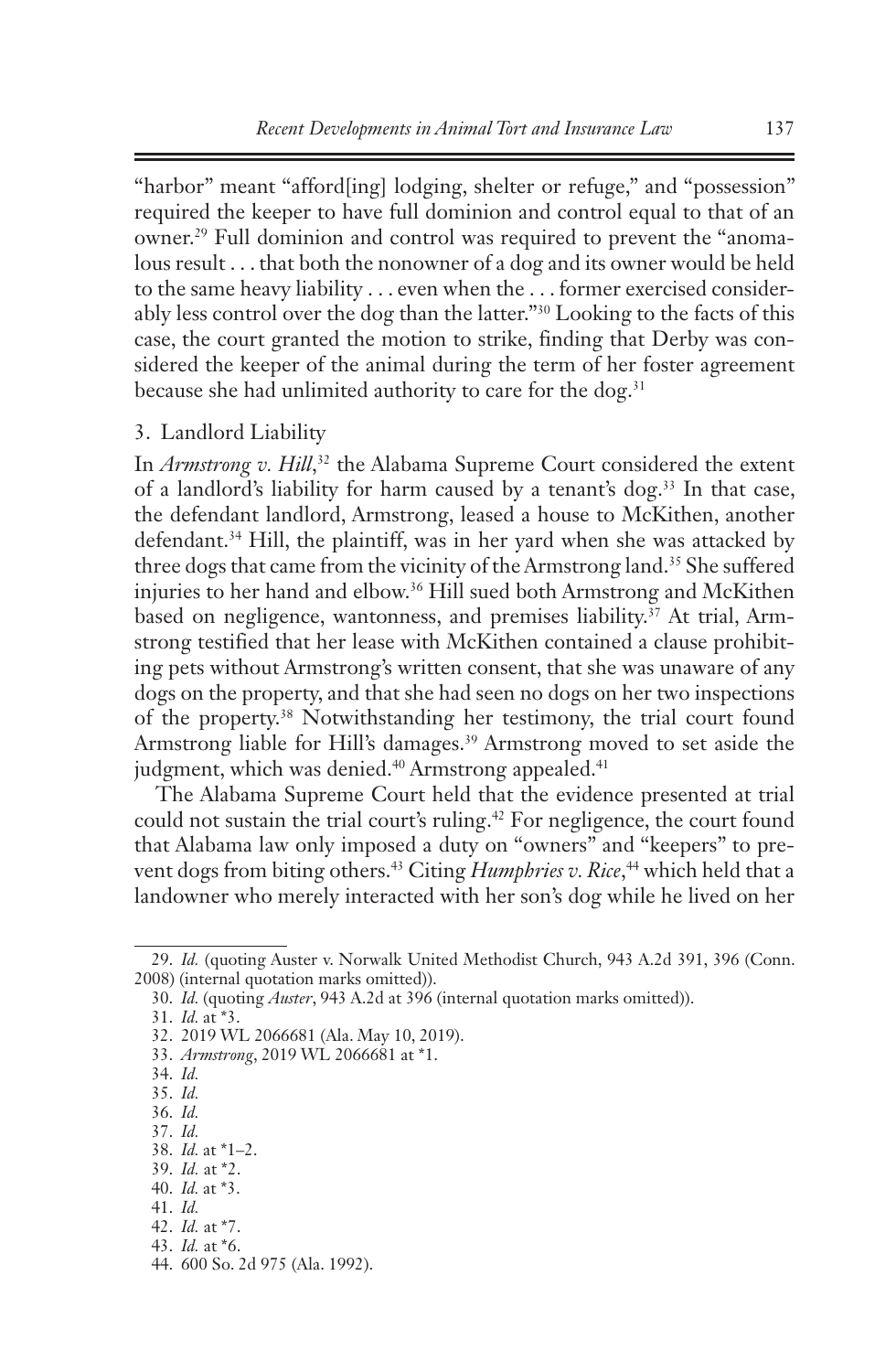property was not a keeper,<sup>45</sup> the *Armstrong* Court found that Armstrong was not an owner or keeper because Hill neither owned nor had responsibility for the dogs.<sup>46</sup> The Court similarly found no evidence of wantonness, which it defined as "'the conscious doing of some act or omission of some duty while knowing of the existing conditions and being conscious that, from doing or omitting to do an act, injury will likely or probably result.'"47 For premises liability, the Court noted that it had never expanded the scope of a landlord's liability for dog bites under premises liability to include bites that occur off premises, nor could premises liability apply unless Armstrong was aware of a dangerous condition on the premises.<sup>48</sup> Here, Armstrong was unaware of the dogs' presence on her land and the danger they presented, and the fact that she inspected the property and may have seen fencing or "dog structures" was unlikely to have placed her on notice of a dangerous condition.49 Finding no evidence of liability, the Court reversed and remanded.<sup>50</sup>

In *Tyner v. Matta-Troncoso*, 51 the Georgia Supreme Court considered a landlord's liability under the Georgia dog-bite statute, which provides:

A person who owns or keeps a vicious or dangerous animal of any kind and who, by careless management or by allowing the animal to go at liberty, causes injury to another person who does not provoke the injury by his own act may be liable in damages to the person so injured. In proving vicious propensity, it shall be sufficient to show that the animal was required to be at heel or on a leash by an ordinance of a city, county, or consolidated government, and the said animal was at the time of the occurrence not at heel or on a leash.<sup>52</sup>

In the case, the landlord, Tyner, leased a house to the tenants, the Thorntons, who acquired two dogs.<sup>53</sup> The lease contained no pet restrictions.<sup>54</sup> At some point, the front gate latch broke, but it was not repaired.<sup>55</sup> The Thorntons began to secure the gate by tying it closed with a dog leash.<sup>56</sup>

<sup>45.</sup> *See Humphries*, 600 So. 2d at 977.

<sup>46.</sup> *Armstrong*, 2019 WL 2066681 at \*6.

<sup>47.</sup> *Id.* (quoting Ex Parte Essary, 992 So. 2d 5, 9 (Ala. 2007)).

<sup>48.</sup> *Id.* at \*6.

<sup>49.</sup> *Id.* at \*6 n.11. One judge concurred and dissented based on a procedural issue that made it unclear whether the trial court had given Armstrong a trial on the merits relating to the liability issue. *Id.* at \*7 (Mitchell, J., concurring in part and dissenting in part). The judge would have remanded to the trial court to allow plaintiff Hill to present all of her liability evidence. *Id.*

<sup>50.</sup> *Id.* at \*7.

<sup>51.</sup> 826 S.E.2d 100 (Ga. 2019).

<sup>52.</sup> Ga. Code Ann. § 51-2-7 (2019).

<sup>53.</sup> *Tyner*, 826 S.E.2d at 101.

<sup>54.</sup> *Id.*

<sup>55.</sup> *Id.* at 102. Evidence differed on whether the Thorntons notifed Tyner of the broken latch. *Id.* 

<sup>56.</sup> *Id.*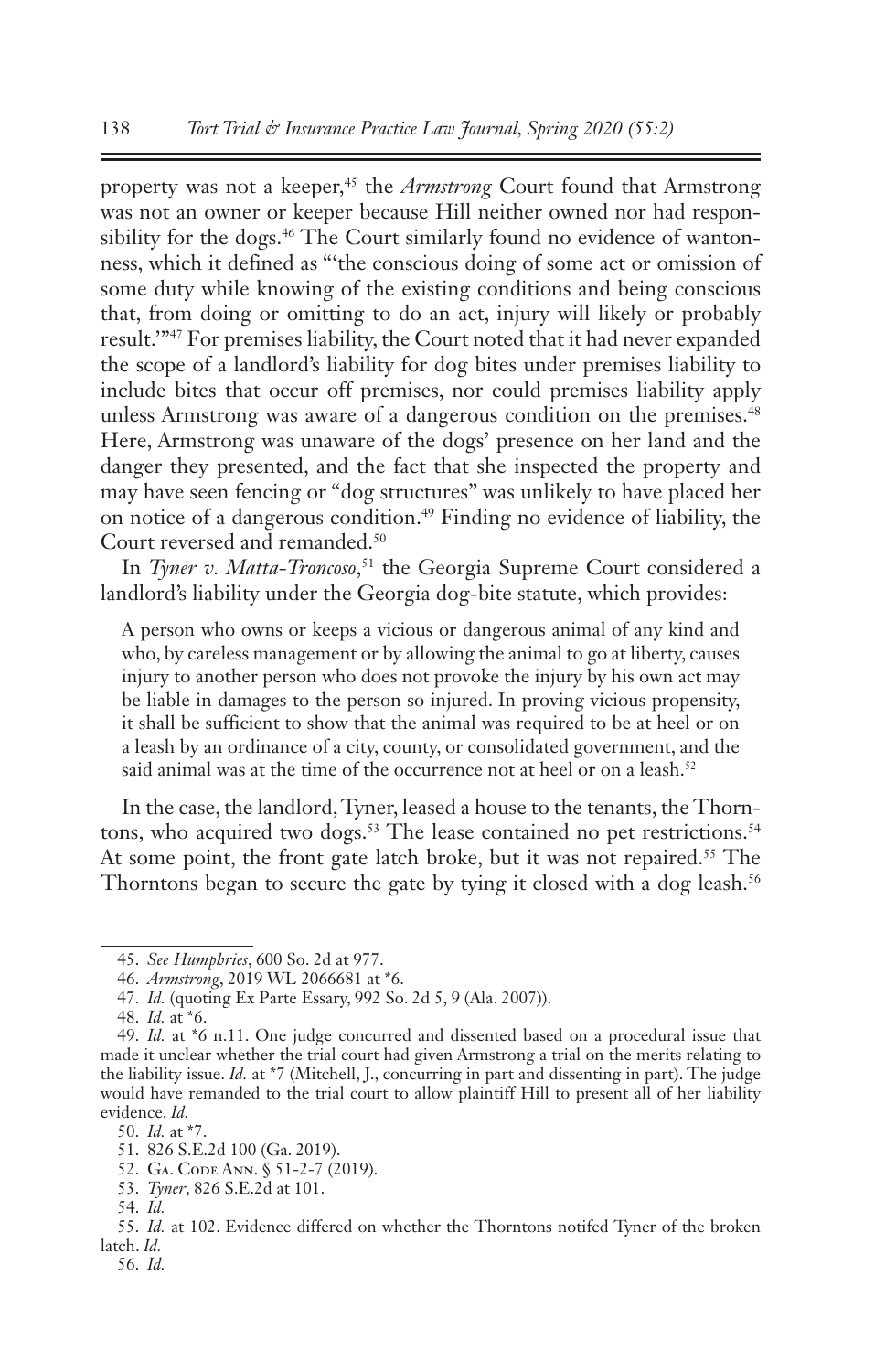After the Thorntons' first dog died, they acquired two others.<sup>57</sup> Because there was some evidence suggesting that Tyner knew about the dogs, Tyner's knowledge was assumed for summary judgment.<sup>58</sup>

The two dogs attacked Matta-Troncoso as she was walking her small dogs, causing her serious injuries.<sup>59</sup> Matta-Troncoso sued both the Thorntons and Tyner.<sup>60</sup> The claim against Tyner was based on his failure to repair the gate as landlord.<sup>61</sup> Tyner moved for summary judgment, which was granted because there was no evidence that the dogs had ever displayed or that Tyner knew about a vicious propensity.<sup>62</sup> The court of appeals reversed, holding that proof of the landlord's awareness of vicious propensities was not required to prove liability under the statute as the dogs were off-leash in violation of a local ordinance.<sup>63</sup> The court further concluded that a fact issue existed as to whether Matta-Troncoso's injuries were due to Tyner's failure to repair the gate latch, raising potential liability under section 44-7-14 of the Georgia Code, which imposes premises liability on a landlord "for damages arising from defective construction or for damages arising from the failure to keep the premises in repair."<sup>64</sup> Even though Matta-Troncoso's injuries occurred two blocks from the leased premises, the court of appeals noted that Tyner might be liable because "the statute did not limit a landlord's liability to injuries occurring on a leased premises."65

The Georgia Supreme Court held that the court of appeals erred by reversing summary judgment.<sup>66</sup> The Court first noted that Tyner could not be liable for Matta-Troncoso's injuries because the dog-bite statute only imposes liability on owners and keepers, neither of which describes an out-of-possession landlord;67 therefore, vicious propensity could not be presumed.<sup>68</sup> Further, there was no issue of fact because Tyner's lack of knowledge of any "harmful tendencies or propensities" meant that it was not reasonably foreseeable that Matta-Troncoso's injuries could arise from

- 65. *Tyner*, 826 S.E.2d at 102.
- 66. *Id.* at 103.
- 67. *Id.*
- 68. *Id.*

<sup>57.</sup> *Id.* 

<sup>58.</sup> *Id.*

<sup>59.</sup> *Id.* at 101–02. An officer arriving on scene fatally shot the dogs. *Id.* at 102. Mr. Thornton later pleaded guilty to criminal charges related to the attack. *Id.* at 103.

<sup>60.</sup> *Id.* at 101.

<sup>61.</sup> *Id.*

<sup>62.</sup> *Id.* at 101–02. The trial court did find that the landlord's failure to repair the gate breached the landlord's statutory duty to repair the premises, but granted summary judgment based on the lack of vicious propensities. *Id.*

<sup>63.</sup> *Id.* at 102.

<sup>64.</sup> Ga. Code Ann. § 44-7-14 (2019).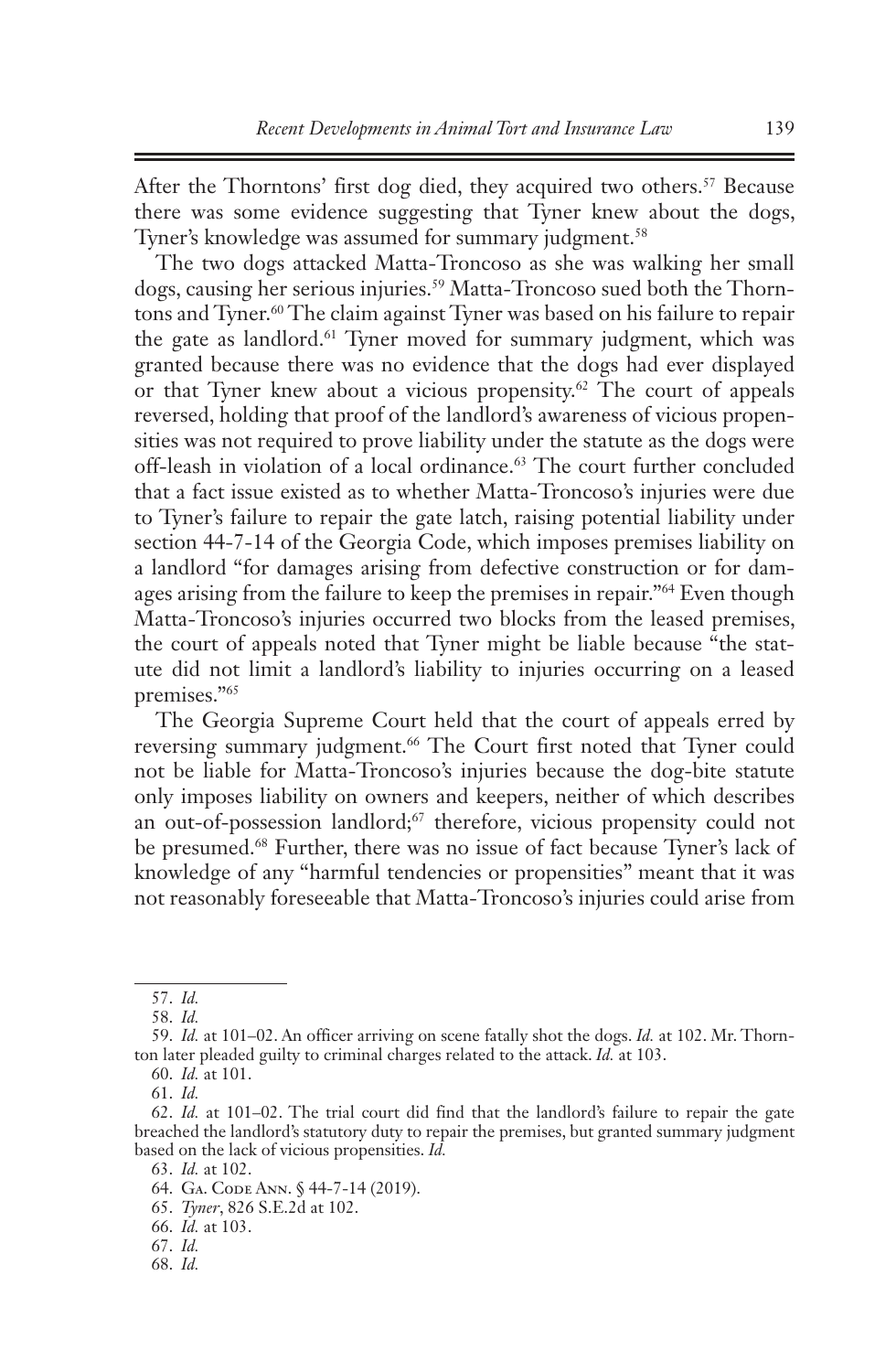failing to repair the latch.<sup>69</sup> As for Matta-Troncoso's statutory negligence claim for failure to repair, the Court expressed doubt as to section 44-7- 14's applicability to a dog bite, but assumed its application for purposes of analysis.70 The Court also assumed that the section created a duty to repair that Tyner breached.71 However, the Court noted that foreseeability is a necessary part of proximate cause and applies to actions under section 44-7-14.72 Referencing prior dog bite cases, the Court noted that a plaintiff must show, even under the statute, that the landlord had prior knowledge of the dog's vicious propensity73 because neither vicious propensity nor dangerousness could be presumed and mere knowledge of the existence of a dog on the premises is insufficient to create such knowledge.<sup>74</sup> Without this proof, the plaintiff cannot show the necessary foreseeability to hold the landlord liable.75 Because there was no evidence showing Tyner's knowledge of any vicious propensities of the Thornton's dogs, no issue of material fact was created and summary judgment was appropriate.76

4. Assumption of the Risk

In *Saulsbury v. Wilson*, 77 a Georgia Court of Appeals considered whether a person who intervened in a dog fight with her bare hands assumed the risk of injury as a matter of law.78 In the case, Saulsbury's and Wilson's dogs were fighting.79 While trying to break up the fight, Saulsbury was bitten by Wilson's dog and suffered injuries.<sup>80</sup> Saulsbury sued under the state's dog bite statute.<sup>81</sup> Wilson moved for summary judgment, but was denied.<sup>82</sup> On appeal, the court reversed, determining that Saulsbury had assumed the risk.83 It based its decision on Saulsbury's experience in breaking up dog fights, her knowledge that Wilson's dog had bitten before, and case law holding that a person assumes the risk when intervening in human fights.<sup>84</sup>

- 78. *Saulsbury*, 823 S.E.2d at 868.
- 79. *Id.*

83. *Id.* 

<sup>69.</sup> *Id.* at 103–04.

<sup>70.</sup> *Id.* at 104 n.6.

<sup>71.</sup> *Id.* at 104.

<sup>72.</sup> *Id.* at 105.

<sup>73.</sup> *Id.* (citing, *inter alia*, Griffiths v. Rowe Props., 609 S.E.2d 690, 691 (Ga. Ct. App. 2005), and Pickard v. Cook, 478 S.E.2d 432, 433 (Ga. Ct. App. 1996)).

<sup>74.</sup> *Tyner*, 826 S.E.2d at 106.

<sup>75.</sup> *Id.* at 104–06.

<sup>76.</sup> *Id.* at 106–07.

<sup>77.</sup> 823 S.E.2d 867 (Ga. Ct. App. 2019).

<sup>80.</sup> *Id.* at 868–69.

<sup>81.</sup> *Id.* at 869.

<sup>82.</sup> *Id.*

<sup>84.</sup> *Id.* at 869–70. The court rejected Saulsbury's arguments that Wilson violated the city's animal control ordinance and the plaintiff's reading of the ordinance as requiring her intervention in the dogfight. *Id.* at 870-71.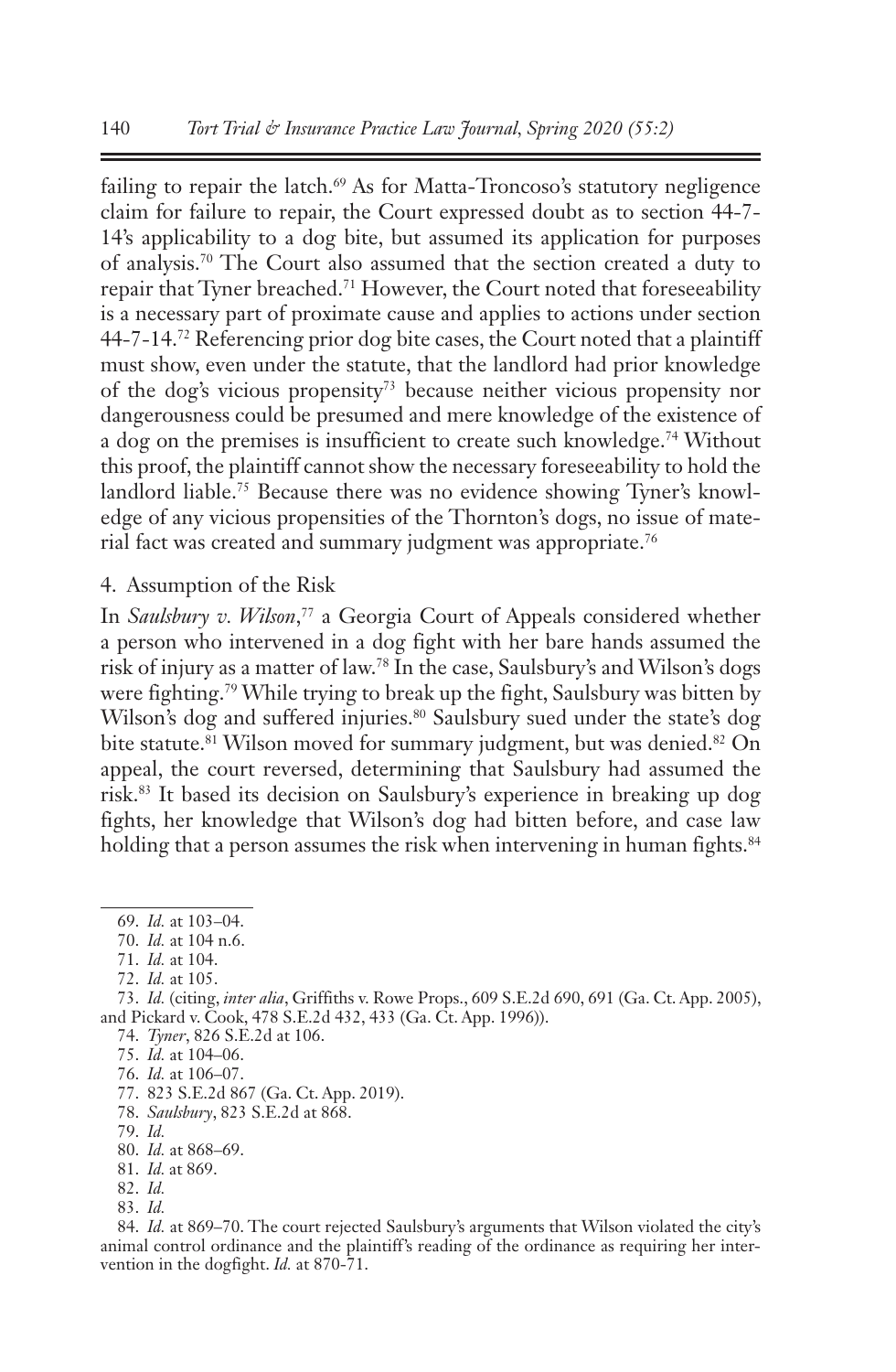In *Morris v. Best Friends Animal Society*, 85 a California Court of Appeals considered whether an animal shelter volunteer assumes the risk of being bitten by a shelter animal.<sup>86</sup> Plaintiff Morris was a volunteer at defendant's animal shelter.87 Prior to volunteering, Morris signed a release waiving future liability of Best Friends.<sup>88</sup> The release also provided:

Assumption of Risk. I am voluntarily participating in the activities of Best Friends with full knowledge of the risks and dangers involved and hereby agree to accept any and all risks of injury, death, or damage to myself and/ or my personal property. As a volunteer, I may come into contact with and interact with animals, and such work entails risk of personal injury due to proximity to animals, dangerous equipment, long-distance driving, and other considerations. These include, but are not limited to, being bitten, kicked, clawed, tripped and possibly exposed to zoonotic diseases.<sup>89</sup>

The release included an acknowledgement that it applies "to the entire term of [the] volunteer relationship, starting with the date [the volunteer] first perform[s] volunteer duties for Best Friends, even if it predates the date of this agreement, and continuing as long as [the volunteer] continue[s] to be a Volunteer."90

While at the shelter, Morris entered a kennel to take a dog for a walk.<sup>91</sup> The dog attacked, causing Morris serious injury.<sup>92</sup> The kennel contained no alarm or means of stopping the attack, and it took some time before shelter employees successfully intervened.<sup>93</sup> Morris sued Best Friends based on negligence and gross negligence.<sup>94</sup> Best Friends moved for summary judgment, asserting it was protected by the release and because the doctrine of primary assumption of the risk controlled.<sup>95</sup> Morris argued the release was unenforceable because she did not sign it until after she began volunteering and because she did not sign another release when she restarted the volunteer program after an absence of two years.<sup>96</sup> The court rejected the arguments, noting that the release specifically stated that it applied in both instances.97 The court also found no error with the trial court's application of

94. *Id.* 

96. *Id.* at \*3.

<sup>85.</sup> 2018 WL 6191029 (Cal. App. Nov. 28, 2018) (unpublished).

<sup>86.</sup> *Id.* at \*1.

<sup>87.</sup> *Id.* 

<sup>88.</sup> *Id.*

<sup>89.</sup> *Id.* (emphasis omitted).

<sup>90.</sup> *Id.* at \*4.

<sup>91.</sup> *Id.* at \*2. 92. *Id.*

<sup>93.</sup> *Id.*

<sup>95.</sup> *Id.*

<sup>97.</sup> *Id.* at \*3–4. The court also rejected the plaintiff's arguments that the release was invalid because it impaired the public interest and violated federal and state labor laws and violated public policy by waiving gross negligence. *Id.* at \*4–5, \*7.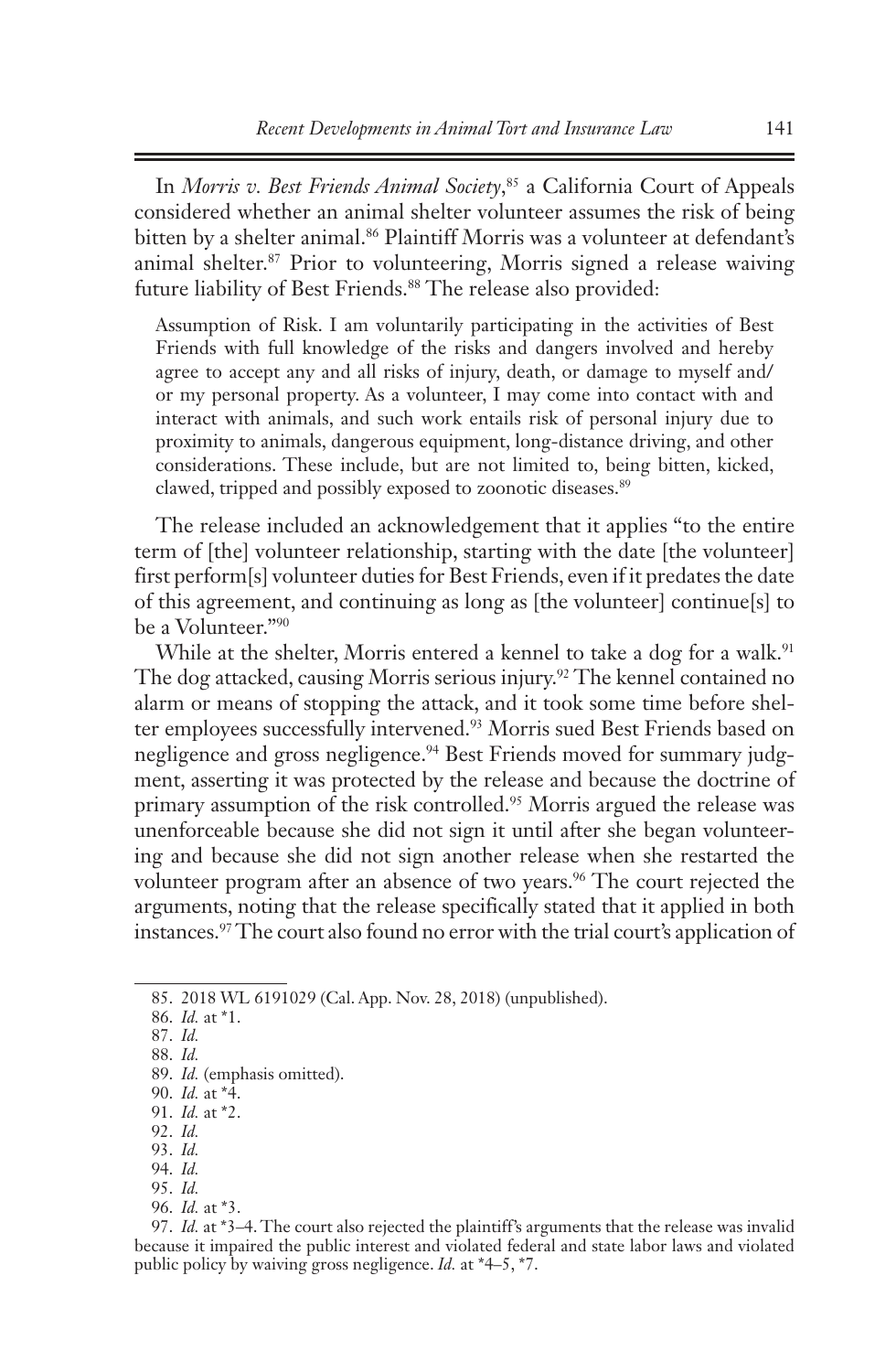the doctrine of primary assumption of the risk, which bars recovery "when, 'by virtue of the nature of the activity and the parties' relationship to the activity, the defendant owes no legal duty to protect the plaintiff from the particular risk of harm that caused the injury."98 Noting that the doctrine applied regardless of vicious propensities and had been used in cases involving kennel workers, veterinarians, and veterinarian assistants, the court found that it applied to shelter volunteers as in this case.<sup>99</sup> The court stated:

Plaintiff's argument that Best Friends could have minimized her injuries . . . has no relevance to application of the primary assumption of risk doctrine. Best Friends had no duty to eliminate or minimize the risks inherent in interacting with shelter dogs. Its sole duty was not to unreasonably increase that  $risk$ <sup>100</sup>

### B. *Damages*

In *Keller v. Chism*, 101 an Ohio Court of Appeals considered what damages are available for strict liability and negligence claims relating to a dog attack.102 In the case, Domer and Jeffrey Keller, the plaintiffs, and Jeffrey's dog, Bunny, sustained injuries when defendant Chism's three dogs attacked them.103 Domer and Jeffrey suffered scratches, bruises, and emotional distress and Bunny required veterinary care.<sup>104</sup> The plaintiffs alleged claims of strict liability under the state's dog-bite statute, negligence, and negligent infliction of emotional distress.105 The jury found Chism strictly liable under the statute, but found no negligence because the dogs were not vicious nor did the defendant know of any viciousness prior to the attack.106

Jeffrey received \$500 for his own injuries, \$524.81 for veterinary costs, and \$400 for the reduced value of Bunny.107 Domer was awarded \$500 in compensatory damages and \$500 in punitive damages.<sup>108</sup> Both men received attorney's fees.109 Chism challenged the damages award on appeal.<sup>110</sup> The court of appeals rejected the awards of punitive damages and attorney's fees based on the claim under the dog-bite statute because the

98. *Id.* at \*7 (citation omitted).

99. *Id.*

100. *Id.* (citation omitted).

101. 136 N.E.3d 27 (Ohio Ct. App. 2019).

102. *Id*. at 29–30.

- 103. *Id*. at 29.
- 104. *Id.* 105. *Id.* at 30.
- 106. *Id.* at 30–31.
- 107. *Id.* at 30.
- 108. *Id.*
- 109. *Id.*
- 110. *Id.*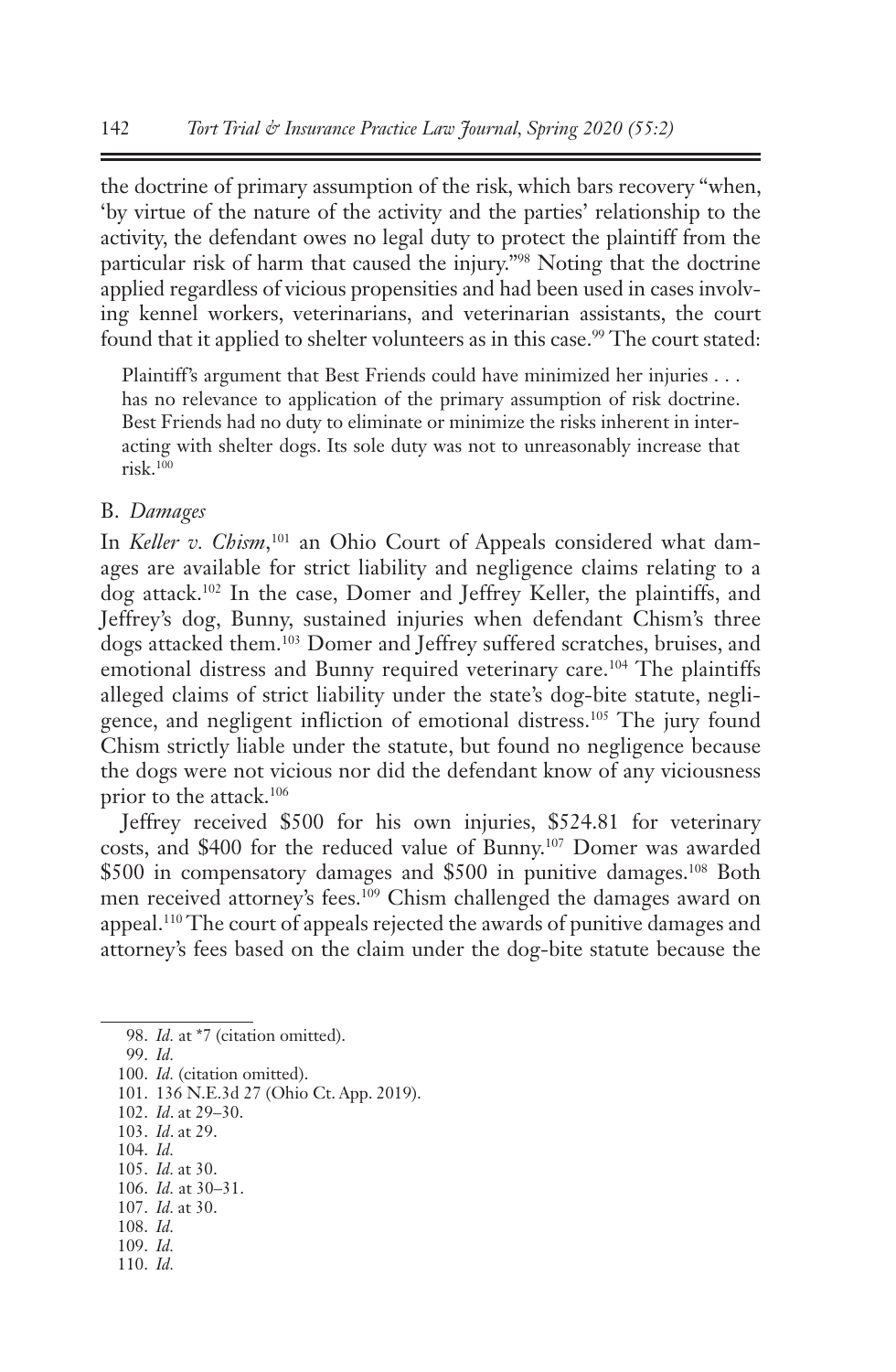statute limited liability to compensatory damages.111 The court upheld the emotional distress damages because emotional distress comprises a part of pain and suffering.112 The damages were allowed even though no expert medical testimony was provided because, according to the court, no expert testimony is required when "'the cause and effect are so apparent that they are matters of common knowledge.'"113 Here, plaintiffs' testimony alone was sufficient evidence to support damages.<sup>114</sup>

The court also upheld the property damages award, noting that personal property damages are generally calculated as "the difference between the property's fair market value before and immediately after the loss," but in "exceptional circumstances" the court may use the "value to the owner."115 Factors to be considered in determining value to the owner include "'fair market value, age of the pet, pedigree, training, breeding income, recommendation of the treating veterinarian, circumstances of the injury, and anticipated recovery,'" with the greatest consideration being reasonableness and specificity of the expenses.116 Further, veterinary costs may also be awarded in addition to the animal's value, even if the animal ultimately dies from its injuries.<sup>117</sup> The court therefore upheld the award of veterinary costs and reduced value based on testimony establishing Bunny's pedigree and training for rabbit hunting.<sup>118</sup>

### C. *Replevin*

In *Finn v. Anderson*, 119 a New York City Court was asked to determine ownership of a cat.<sup>120</sup> The facts of the case were simple. Anderson, the defendant, was given a cat in 2009.121 She had the cat neutered when he was young, but had not taken the cat to a veterinarian since then.122 Anderson allowed the cat to be both inside and outside.<sup>123</sup> In 2019, Finn, the plaintiff and neighbor to Anderson, noticed the cat wandering on her property, began feeding him, and after several months, brought him into her

<sup>111.</sup> *Id.* at 30–31.

<sup>112.</sup> *Id.* at 32–33.

<sup>113.</sup> *Id.* (quoting Garcea v. Woodhull, 2002 WL 1065687, at \*2 (Ohio Ct. App. May 22, 2002)).

<sup>114.</sup> *Id*. at 34.

<sup>115.</sup> *Id.*

<sup>116.</sup> *Id.* at 35 (quoting Rego v. Madalinski, 63 N.E.3d 190, 192 (Ohio Ct. App. 2016) (quoting Irwin v. Degtiarov, 8 N.E.3d 296, 301 (Mass. App. Ct. 2014)) (internal quotation marks omitted)).

<sup>117.</sup> *Id.* 118. *Id.*

<sup>119.</sup> 64 Misc. 3d 273 (N.Y. City Court of Jamestown 2019).

<sup>120.</sup> *Id.* at 274.

<sup>121.</sup> *Id.*

<sup>122.</sup> *Id.* 

<sup>123.</sup> *Id.*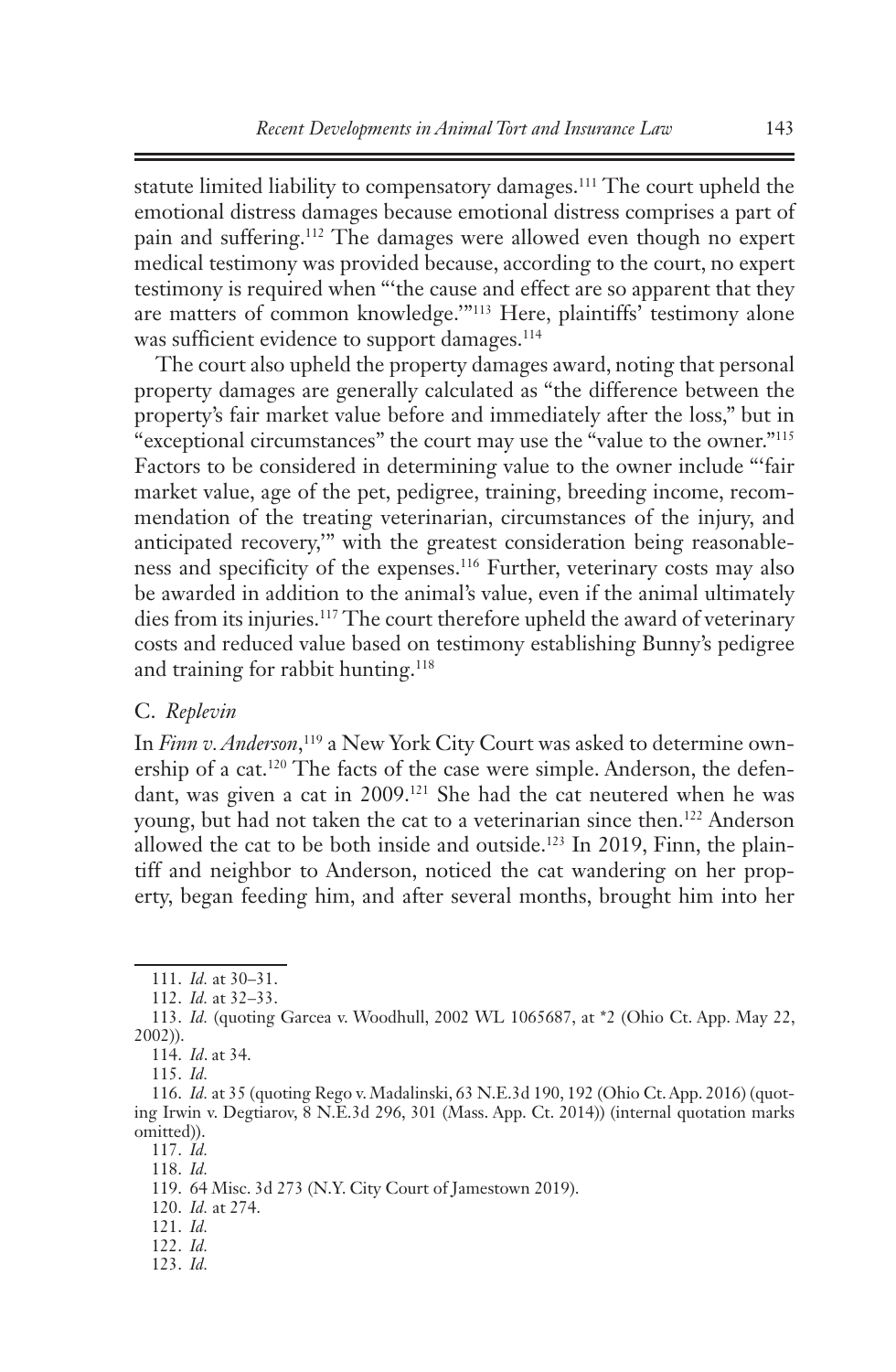home.<sup>124</sup> A month later, the cat got out of Finn's house and was taken back by Anderson.<sup>125</sup> Finn asked for return of the cat, but Anderson refused.<sup>126</sup> Finn sued in replevin.<sup>127</sup>

Before deciding which party would be the owner and take possession of the cat, the court discussed factors to consider when making that decision.<sup>128</sup> The court first noted animals' current status as personal property and the traditional view that "the property rights of the litigants, rather than their respective abilities to care for the dog or their emotional ties to it, . . . are ultimately determinative."129 However, the court also noted that New York and many United States courts are moving to the "de-chattelization" of companion animals, although they have not gone so far as to adopt a "best interests" standard equivalent to child custody cases.130 The court set out the reasons the traditional best interests standard has been rejected, referencing the impossibility of determining an animal's happiness short of looking at a tail wag and questioning whether resources and court time should be spent making that determination.<sup>131</sup> However, the court stated, "New York courts have developed a 'quasi-interests based standard' that 'takes into consideration, and gives paramount importance to, the intangible, highly subjective factors that are called into play when a cherished pet is the property at issue.'"132

Announcing that "it is time to declare that a pet should no longer be considered 'personal property' like a table or car,"133 the court decided to use an evolved standard described as "best for all concerned."134 Under that standard, the court would "analyze proof offered by each party that they will benefit from having the animal in their life, and why the animal has a better chance of living, prospering, loving and being loved in their care."135 Using that standard, the court "hope[d] to take the intangible needs and interests of a pet into account along with the ordinary indicia of ownership or right to possession (title, purchase, gift, expenses, etc.)."136 Applying the standard to the case before it, the court decided that the cat would remain in the Anderson's possession because she had cared for the cat for ten years,

- 130. *Id.*
- 131. *Id.*

- 133. *Finn*, 64 Misc. 3d at 278.
- 134. *Id.* at 277.
- 135. *Id.*
- 136. *Id.*

<sup>124.</sup> *Id.*

<sup>125.</sup> *Id.* 126. *Id.* at 274–75.

<sup>127.</sup> *Id.*

<sup>128.</sup> *Id.* at 275.

<sup>129.</sup> *Id.* at 276 (internal quotation marks and citation omitted).

<sup>132.</sup> *Id.* at 276–77 (quoting Travis v Murray, 42 Misc. 3d 447, 455 (N.Y. Sup. Ct. 2013)).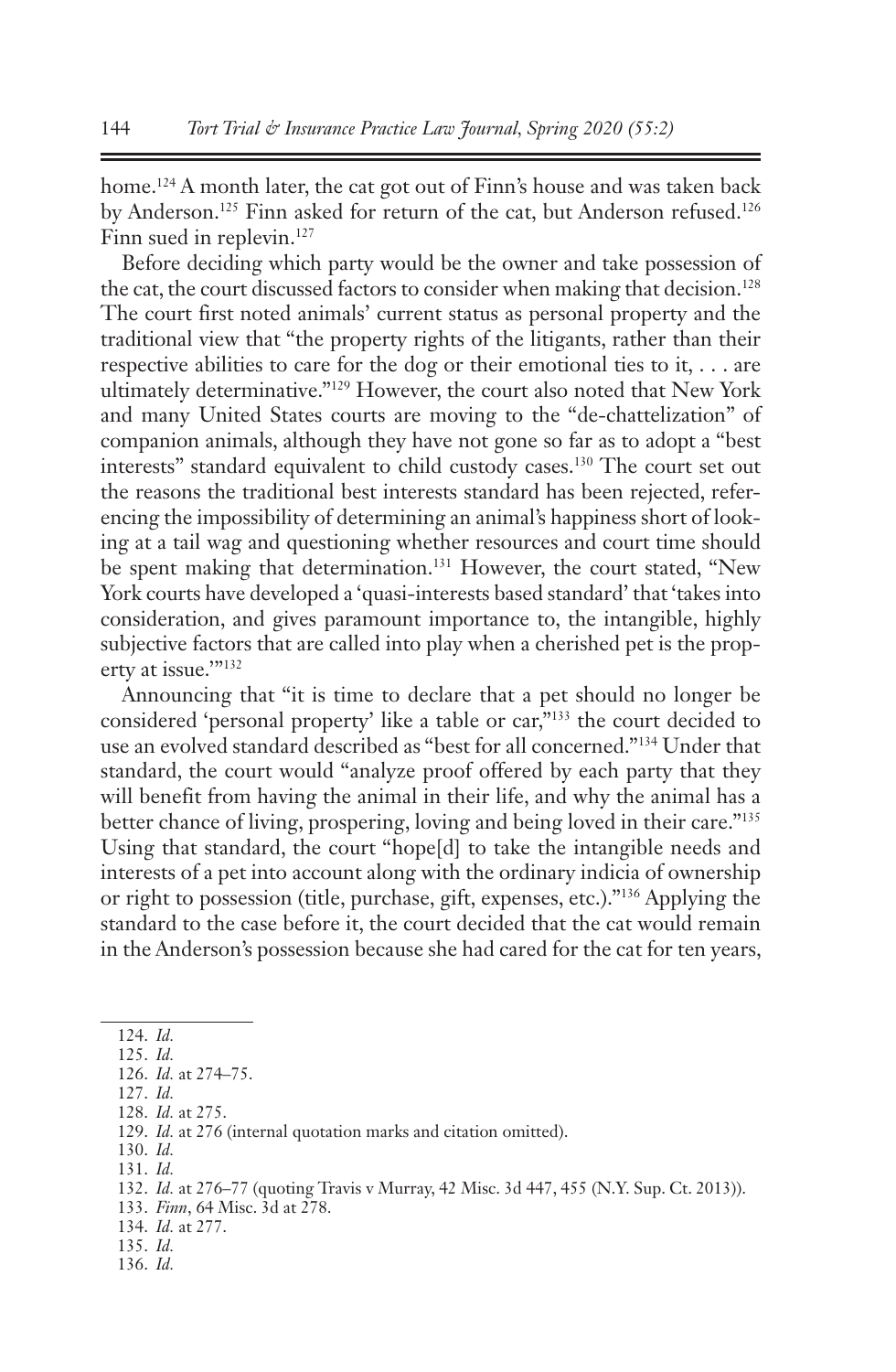her children were emotionally attached to the cat, and the cat "may have 'voted with his feet'" by returning to Anderson's home.137

*Animals R Family, Inc. v. Sunrise Assisted Living of Stamford*<sup>138</sup> involved a request for a prejudgment remedy in a replevin case before a Connecticut Superior Court.<sup>139</sup> The case arose out of the breach of an adoption contract.140 The defendant, Sunrise Assisted Living, adopted a dog from the plaintiff, Animals R Family, a rescue organization.<sup>141</sup> The adoption contract included a provision that allowed the rescue to reclaim the dog if the dog was not adequately cared for and required the defendant to obtain the rescue's consent prior to transferring possession or ownership of the dog to anyone else.<sup>142</sup> After retiring the dog from service and without seeking permission first, Sunrise gave the dog to an employee.143 The rescue later learned of the transfer and that the dog had "masses" on his legs.<sup>144</sup> The rescue contacted Sunrise, and Sunrise admitted that it breached the contract.<sup>145</sup> Sunrise asked the employee to return the dog, but she refused.<sup>146</sup>

Lacking Connecticut authority, the court relied on *Arguello v. Behmke*, 147 a New Jersey case involving a shelter's transfer of a Katrina dog without prior notice to the owner.148 Like *Arguello*, the court focused on the contract, awarding the rescue possession of the dog because a court would likely find that the employee's care was insufficient under the contract.<sup>149</sup> Although noting the employee's care and affection for the dog, the court stated that the dog's "best interests" were irrelevant to a replevin action, and ordered the dog returned to the plaintiff.150

139. *Id.* at \*1.

140. *Id.*

141. *Id.*

142. *Id.*

143. *Id.*

<sup>137.</sup> *Id.* at 279.

<sup>138.</sup> 2019 WL 3526443 (Conn. Super. Ct. July 10, 2019) (unpublished).

<sup>144.</sup> *Id.* 145. *Id.*

<sup>146.</sup> *Id.*

<sup>147.</sup> 2006 WL 205097 (N.J. Super. Ct. Ch. Div. Jan. 26, 2006).

<sup>148.</sup> *Id.* at \*1. *Arguello* involved an ownership dispute between an owner and an emergency shelter after Hurricane Katrina. *Id.* The agreement between owner and shelter required the shelter to contact the owner before transferring the dog, but the shelter transferred the dog to a shelter in New Jersey without notifying owner. *Id.* The New Jersey shelter adopted the dog out to a third party who refused to return the dog. *Id.* at \*2. In ordering return of the dog in a replevin action, the New Jersey court relied on the shelter's breach of the contract's notification requirement. *See id.* at \*4–5.

<sup>149.</sup> *Animals R Family, Inc.*, 2019 WL 3526443, at \*2–3. 150. *Id.*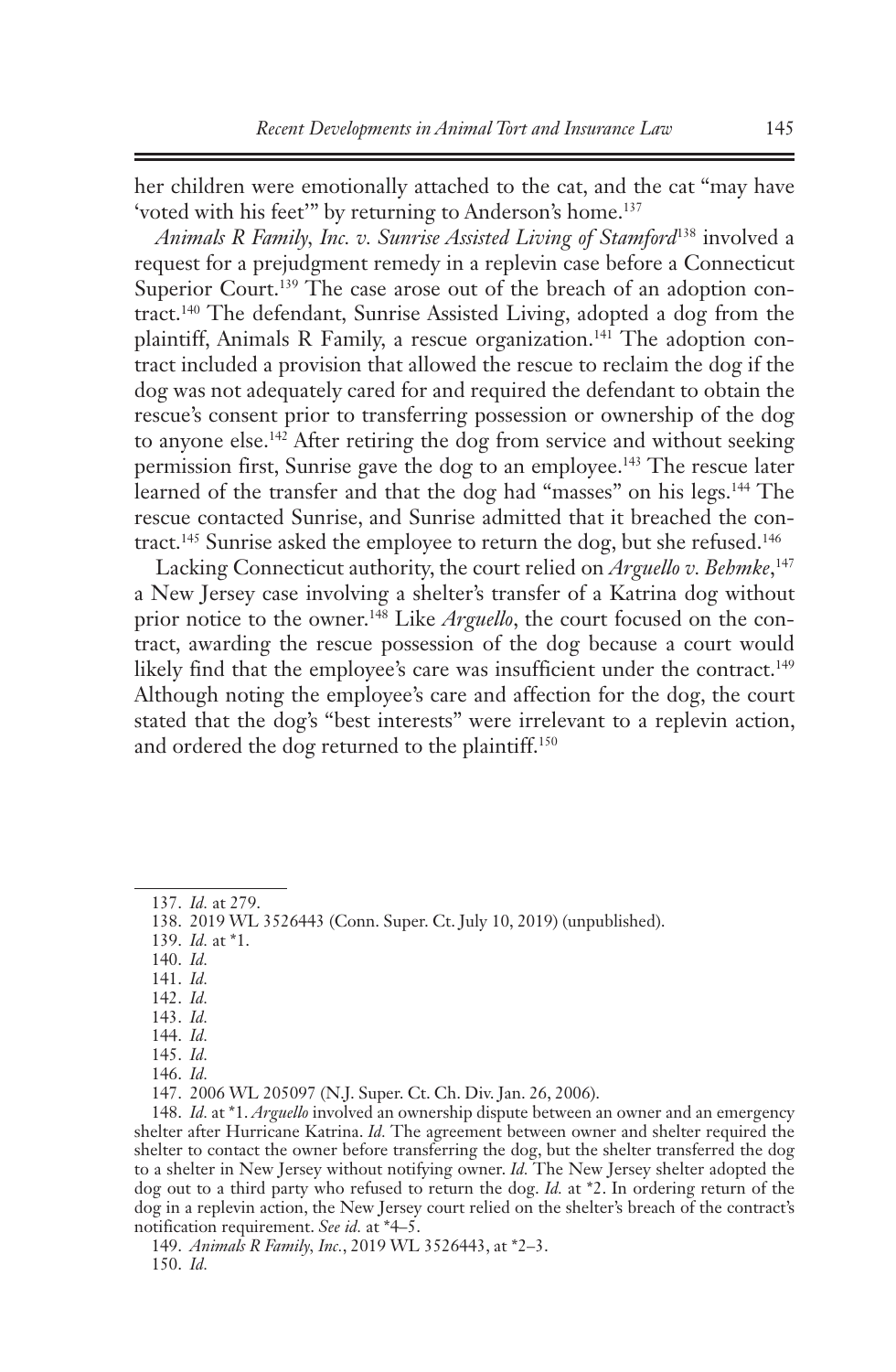### D. *Immunity*

# 1. Law Enforcement Officers

*Bullman v. City of Detroit*151 involved a Section 1983 action against the City of Detroit and a police officer<sup>152</sup> who shot and killed two pit bulls during a narcotics raid.153 The dogs barked briefly when the police officers broke down the door, but did not act aggressively and spent most of the time "cowering" in a corner behind a wooden barricade.<sup>154</sup> Although Castro, the dogs' owner and a plaintiff, pleaded with an officer not to do so, the officer fired six bullets into the dogs, killing them.<sup>155</sup> Castro sued for unreasonable seizure under the Fourth Amendment and a violation of 42 U.S.C. § 1983.156 The city and officer moved for summary judgment, claiming qualified immunity and arguing that the seizure was reasonable because the dogs were an imminent threat and that one of the pit bulls was "contraband" because the dog was not licensed.<sup>157</sup> The district court denied qualified immunity, concluding that the officers' safety was not in imminent threat because the dogs never lunged or attacked and were separated by a barricade.158 The Sixth Circuit Court of Appeals affirmed.159 The court found the shooting unreasonable based on trial testimony and because, even assuming an unlicensed dog is contraband, the officer here did not know the dog was unlicensed at the time he shot the dog.<sup>160</sup>

# 2. Public Universities and Employees

In *Kutyba v. Watts*, 161 a Texas Court of appeals reviewed whether a state university was immune from suit for alleged malpractice by its universityemployed veterinarian.<sup>162</sup> In the case, the plaintiff, Kutyba, sued the defendant, Texas A&M University ("TAMU") and a veterinarian employed at TAMU's Veterinary Medical Teaching Hospital for the death of her horse.163

159. *Id.* at \*8. 160. *Id.*

162. *Id.* at \*1.

<sup>151.</sup> 2019 WL 4691416 (6th Cir. Sept. 26, 2019).

<sup>152.</sup> Several officers were sued by the plaintiffs, but only the actions of one related to the death of the dogs. *Id.* at \*1.

<sup>153.</sup> *Id.* 

<sup>154.</sup> *Id.* at \*2.

<sup>155.</sup> *Id.* Other officers at the scene testified that they heard Castro's pleas for the dogs. *Id.* The officer who killed the dogs testified that the dogs tried to jump the barricade into the living room and were actively viciously. *Id.* Several other officers testified that they were afraid of or in danger of being attacked by the dogs. *Id.* 

<sup>156.</sup> *Id.* at \*1. Other claims were filed by the plaintiffs that did not involve the dogs. *See id.* at \*3.

<sup>157.</sup> *Id.*

<sup>158.</sup> *Id.* at \*4.

<sup>161.</sup> 2019 WL 1187427 (Tex. App. Mar. 13, 2019).

<sup>163.</sup> *Id.*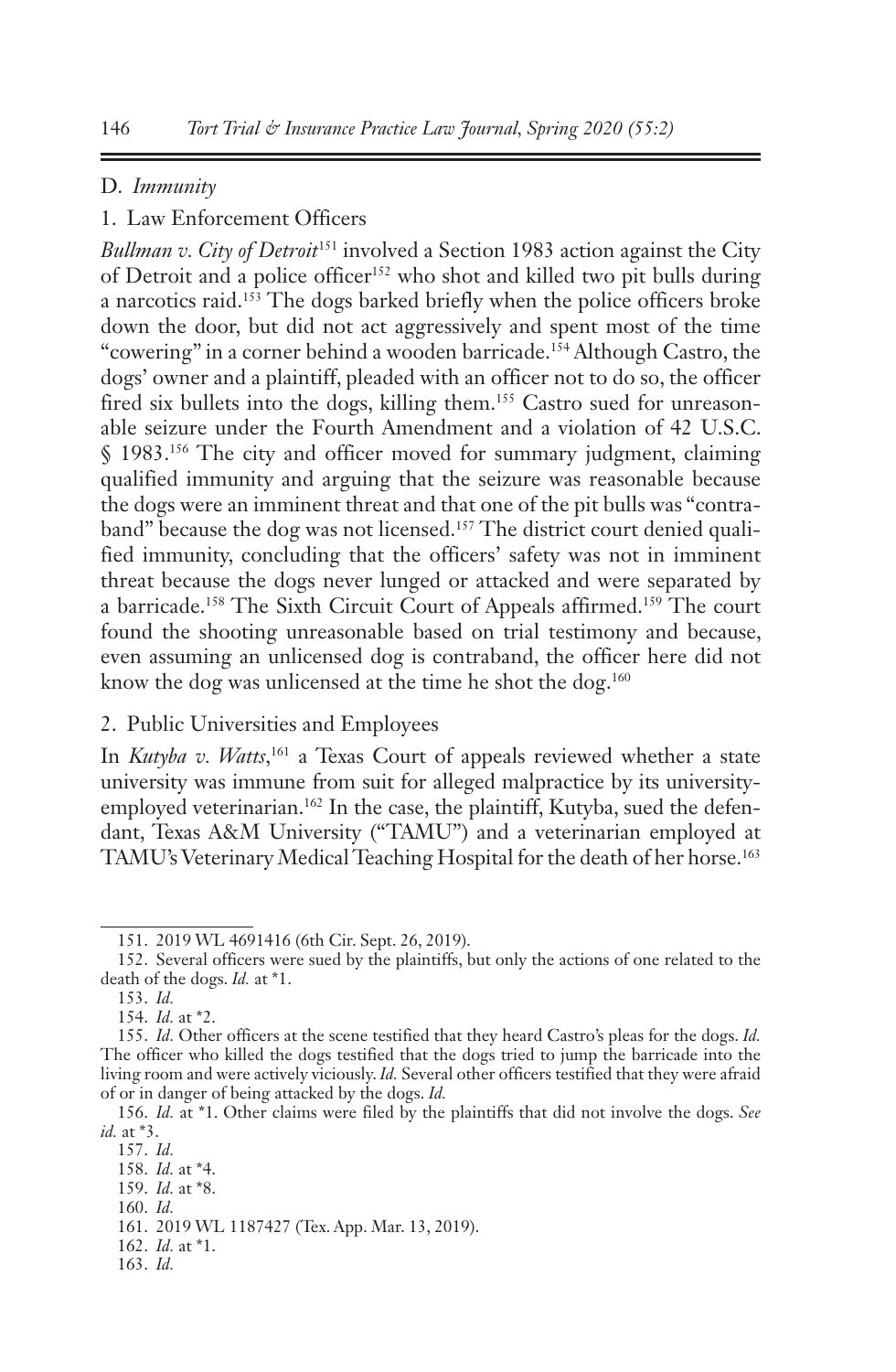TAMU and the veterinarian asserted immunity and sought, and the lower court granted, dismissal of the veterinarian under the Texas Tort Claims Act ("TTCA").164 The TTCA provides:

A governmental unit in the state is liable for:

(1) property damage, personal injury, and death proximately caused by the wrongful act or omission or the negligence of an employee acting within the scope of employment if:

(A) the property damage, personal injury, or death arises from the operation or use of a motor-driven vehicle or motor-driven equipment; and

(B) the employee would be personally liable to the claimant according to Texas law; and

(2) personal injury and death so caused by a condition or use of tangible personal or real property if the governmental unit would, were it a private person, be liable to the claimant according to Texas law.165

Kutyba argued on appeal that the state had waived immunity under subsection (2) of the statute because subsection (1) requires that the property damages result from use of a motor vehicle.<sup>166</sup> The court of appeals rejected the argument, however, stating that subsection (2) only speaks in terms of personal injury and death.167 Death, the court explained, refers to the death of a human, not animal, and since horses are personal property, liability for harm or death to the horse could not be considered waived by this provision.168

As for the veterinarian's liability, where a plaintiff sues both the state and an employee, the employee is dismissed upon motion by the state because suing the state "constitutes an irrevocable election by the plaintiff and immediately and forever bars any suit or recovery by the plaintiff against any individual employees of the governmental unit regarding the same subject matter."<sup>169</sup> Therefore, prior to filing a complaint, a plaintiff must decide whether to sue the employee or the state if the activity causing the harm was within the employee's scope of employment or whether to sue the employee individually if the harm was caused by actions outside the scope of employment.<sup>170</sup> In addition, an error in the choice of whom to sue cannot be rectified by filing an amended complaint that excludes reference

<sup>164.</sup> *Id.*

<sup>165.</sup> Tex. Civ. Prac. & Rem. Code § 101.021 (West 2019).

<sup>166.</sup> *Kutyba*, 2019 WL 1187427 at \*2.

<sup>167.</sup> *Id.* at \*3.

<sup>168.</sup> *Id.*

<sup>169.</sup> *Id.* at \*4 (quoting Tex. Civ. Рвас. & Rем. Соре § 101.106(а)).

<sup>170.</sup> *Id.*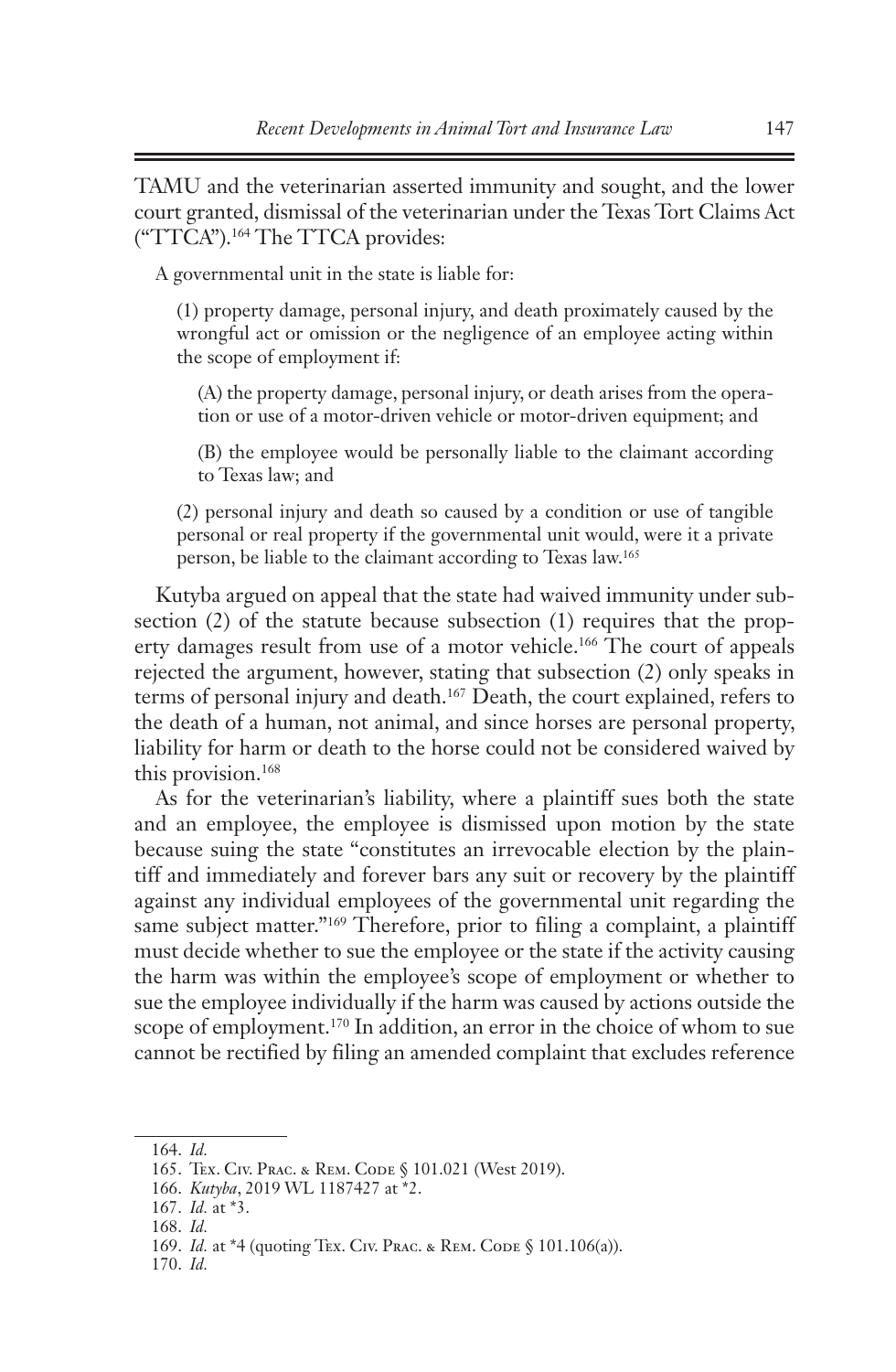to the employee.171 Because the veterinarian was acting within the scope of employment in this case, the court found that dismissal of the veterinarian was appropriate.<sup>172</sup>

# E. *Service Animals*

A United States District Court in Michigan reviewed a public school's refusal to allow a disabled student's service dog into classes in *E.F. by Fry v. Napoleon Community Schools*. 173 In the case, E.F., the plaintiff, suffered from cerebral palsy and qualified for special education.174 His parents enrolled him in Napoleon Community Schools, the defendants, and informed the superintendent of their intent to acquire a service dog to accompany E.F. to classes.175 Despite frequent contact with the school, including a letter from E.F.'s doctor, the defendants remained generally unresponsive.176 The parents acquired a task-trained and certified service dog, which attended classes with E.F. for one day.177 After that, the parents were told to leave the dog at home, but the school eventually allowed the dog into the school's foyer and hallways.178 The defendants did provide E.F. with a human aide, a walker, and a wheelchair.179 E.F.'s parents and school officials met, and the principal expressed concerns, also vocalized by parents, regarding potential dog phobias of classmates and distractions in the classroom.<sup>180</sup> Further correspondence and meetings ensued, followed by mediation and an unsuccessful trial period during which the dog was allowed into the classrooms.181 Eventually E.F.'s parents withdrew her from defendants' school and began home-schooling.<sup>182</sup> E.F.'s counsel filed a discrimination complaint with the Office of Civil Rights ("OCR") of the United States Department of Education, alleging a violation of Title II of the Americans with Disabilities Act ("ADA") and Section 504 of the Rehabilitation Act of 1973.183 After a two-year investigation, OCR determined that the defendant had violated both provisions.184

171. *Id.*

- 172. *Id.* at \*5.
- 173. 2019 WL 4670738 (E.D. Mich. Sept. 25, 2019).
- 174. *Id.* at \*2.
- 175. *Id.*
- 176. *Id.* at \*3.
- 177. *Id.* at \*3–4. 178. *Id.* at \*4.
- 179. *Id.*
- 180. *Id.*
- 181. *Id.* at \*5–6.
- 182. *Id.* at \*7.
- 183. *Id.*

184. *Id.* To settle the OCR complaint, the defendants signed an agreement under which they would allow E.F. to return to the school with complete access for her service dog. *Id.* E.F.'s parents, however, chose not to allow E.F. to return. *Id.*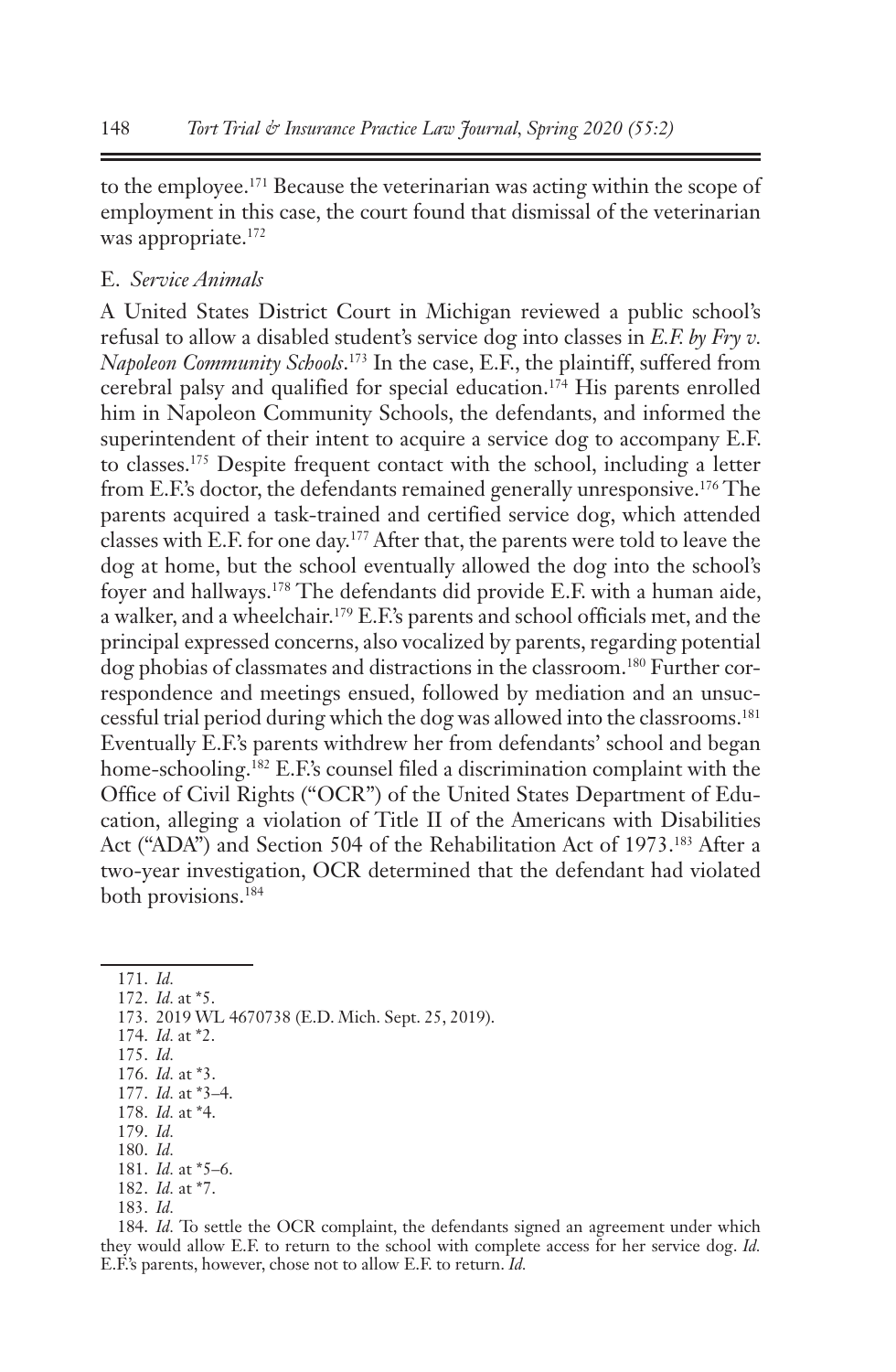The court began its discussion by noting that ADA and Section 504 claims are similar enough that one analysis would serve for both provisions.<sup>185</sup> Title II of the ADA prohibits a public entity from "exclud[ing] from participation in or [denying] the benefits of [its] services, programs, or activities" to a qualified disabled individual.<sup>186</sup> Although there is some disagreement, claims that may be brought under Title II are intentional discrimination claims and reasonable accommodation claims.187 The court read E.F.'s complaint as raising both types of claims and then explained the proof requirements.188 To prove a claim of intentional discrimination, the plaintiff must show either direct evidence of intentional discrimination or prove discrimination through the use of indirect evidence.189 Proof through indirect evidence requires a burden-shifting analysis: the plaintiff makes a *prima facie* case of discrimination under Title II, after which the burden shifts to the defendant to prove a "legitimate, nondiscriminatory reason" for its action, and, if the defendant does so, the burden shifts back to the plaintiff to show the defendant's reason is "a pretext for unlawful discrimination."<sup>190</sup> To prove a reasonable accommodation claim, the plaintiff must show that the defendant could have provided a reasonable accommodation but refused to do so.<sup>191</sup>

E.F. moved for summary judgment, basing the motion on a confused argument that began as an intentional discrimination argument but ended as a reasonable accommodation argument with reference to regulations that applied to Title III rather than Title  $II^{192}$  The court found no support for plaintiffs' summary judgment motion, because the plaintiffs had not fully proven a *prima facie* case of intentional discrimination, failed to provide evidence of a pretext, and skipped entirely the defendant's burden to state a reason for the discrimination.<sup>193</sup> As for the reasonable accommodation

<sup>185.</sup> *Id.* at \*8.

<sup>186.</sup> *Id.* (quoting 42 U.S.C. § 12132 (2019)).

<sup>187.</sup> *Id.* at \*9–10. A reasonable accommodation claim arises from a public entity discriminating by

fail[ing] to make reasonable modifications in policies, practices, or procedures, when such modifications are necessary to afford such goods, services, facilities, privileges, advantages, or accommodations to individuals with disabilities, unless the entity can demonstrate that making such modifications would fundamentally alter the nature of such goods, services, facilities, privileges, advantages, or accommodations.

<sup>42</sup> U.S.C. § 12182(b)(2)(A)(ii) (2019).

<sup>188.</sup> *E.F. by Fry*, 2019 WL 4670738, at \*10.

<sup>189.</sup> *Id.* 

<sup>190.</sup> *Id.* at \*11 (quoting Anderson v. City of Blue Ash, 798 F.3d 338, 357 (6th Cir. 2015)).

<sup>191.</sup> *Id.* at \*13.

<sup>192.</sup> *See id.* at \*12–13.

<sup>193.</sup> *Id.*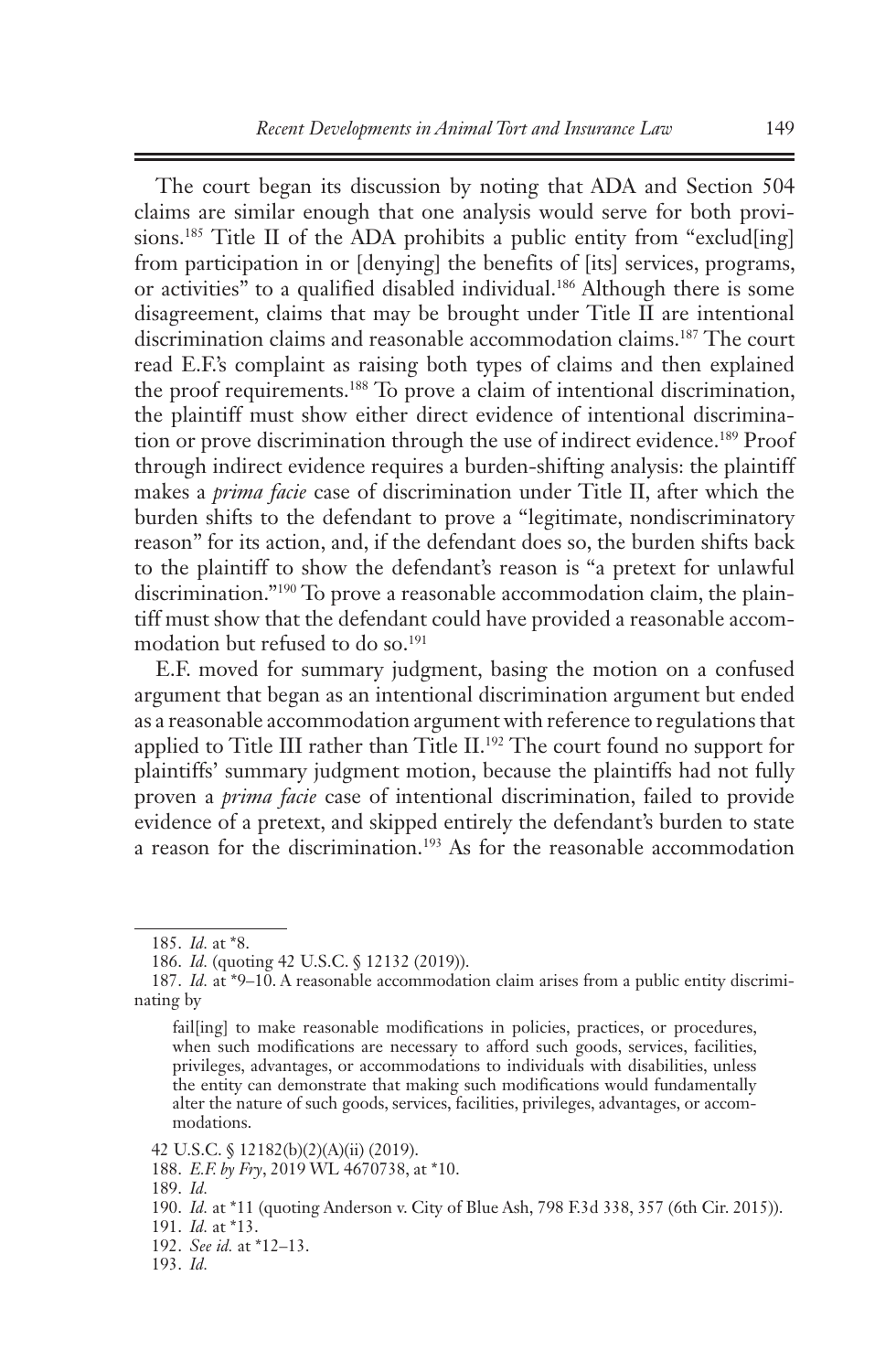argument, after extensive case analysis, the court found no support that the defendants should be held to Title III regulations.<sup>194</sup>

The defendants also moved for summary judgment on reasonable accommodation, arguing that the plaintiffs were entitled to an accommodation, but not a specific accommodation of their choosing.195 The court denied the motion, stating:

A public school is bound by the provisions of the ADA and does not have carte blanche to accommodate in any way it chooses when a covered individual has requested another accommodation. . . . To accept Defendants' position would be to ignore the mandate of the ADA that requires public entities provide a requested "reasonable accommodation" when doing so is not unduly burdensome.196

The defendants also argued that plaintiff was not entitled to compensatory damages without a showing of intentional discrimination or "deliberate indifference," but the court ordered the case to trial because the plaintiff might be able to make that showing.<sup>197</sup>

# F. *Free Speech*

In *Park Management Corp. v. In Defense of Animals*, 198 Park Management sued animal activists in trespass, seeking an injunction for protesting outside Six Flags Discovery Kingdom, an amusement park with animal attractions.<sup>199</sup> Over a period of years, the plaintiff limited expressive activity on its property to certain locations until, in 2014, it banned all expressive activity at the park, thereby limiting protestors to public sidewalks for their activities.<sup>200</sup> A month after the ban went into effect, a small group of people protested about the park's treatment of animals outside the park's front entrance.<sup>201</sup> When local authorities refused to intervene without a court order, plaintiff sued several animal advocacy groups and their members for private trespass.202 One protestor, Joseph Cuviello, had peacefully demonstrated at the park for over twenty years and had even refused to move when employees of plaintiffs requested him to do so.203 Cuviello intervened as a defendant, asserting a right to protest under the state and federal constitutions

201. *Id.* at 735.

202. *Id.*

<sup>194.</sup> *Id.* at \*13–14.

<sup>195.</sup> *Id.* at \*15.

<sup>196.</sup> *Id.* at \*16.

<sup>197.</sup> *Id.* at \*17.

<sup>198.</sup> 248 Cal. Rptr. 3d 730 (Ct. App. 2019).

<sup>199.</sup> *Id.* at 732.

<sup>200.</sup> *Id.* at 734. The complete ban occurred shortly after plaintiff learned of a trial court decision holding that Sea World in San Diego could prohibit protests and demonstrations in its parking lot and entrance area without running afoul of the constitution. *Id.*

<sup>203.</sup> *Id.* at 735–36.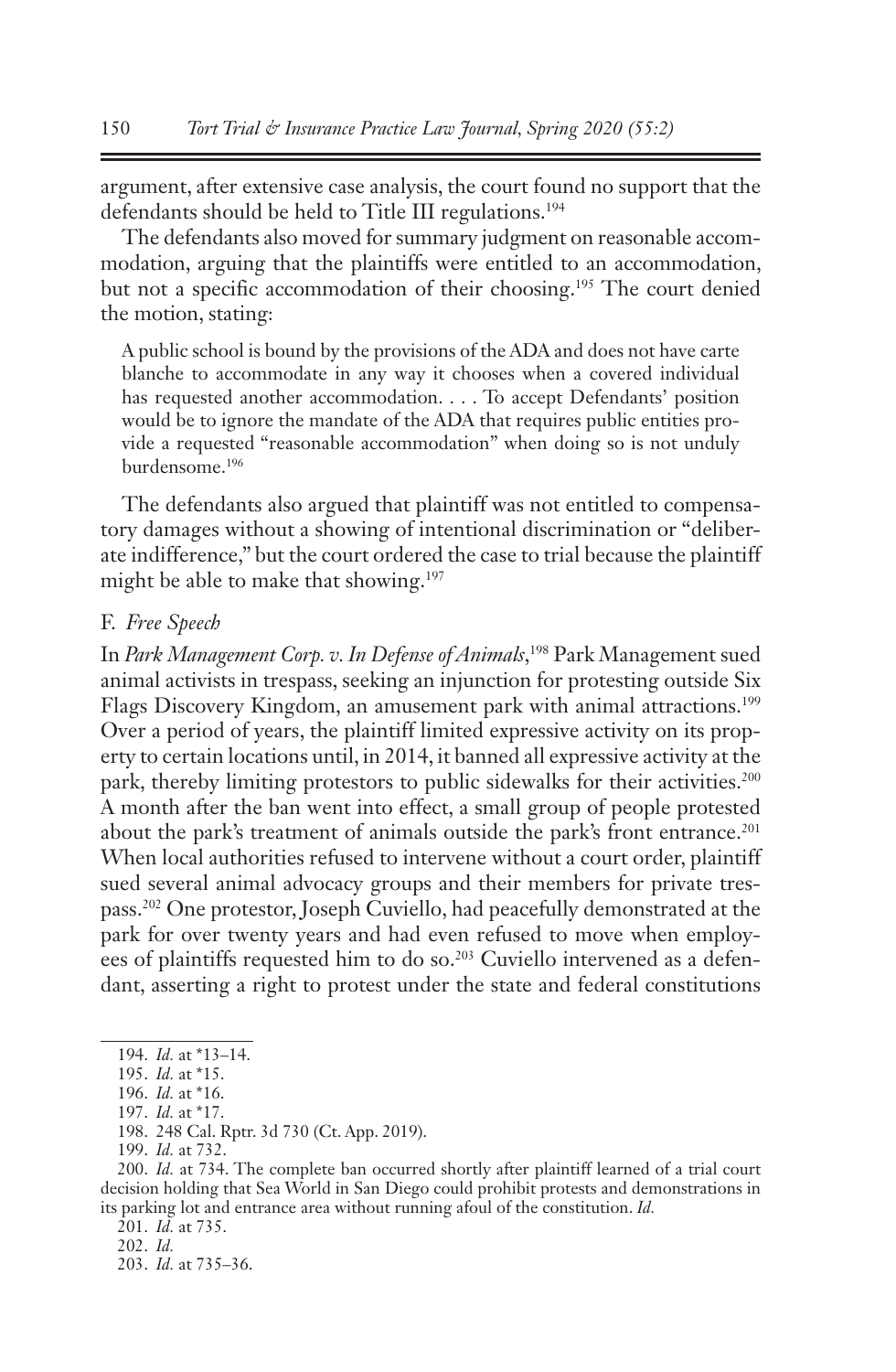because the location was dedicated to a public use and was a public forum and because he had a prescriptive easement.<sup>204</sup> Park Management moved for summary judgment, which was granted.<sup>205</sup> The trial court ruled that the First Amendment did not apply to the land because it was private and that it did not constitute a public forum under state law.206 The court also rejected the prescription argument.<sup>207</sup>

On appeal, Cuviello made the same constitutional and state law claims.208 The court first reviewed the state public forum claim, concluding after a long analysis of case law and balancing the public's right to free speech against the plaintiff's private property rights that the exterior portion of Six Flags Discovery Kingdom that did not require a ticket for entry was a public forum.209 However, the court clarified that its opinion was limited to this specific venue, and that each case required its own separate analysis.<sup>210</sup> Because the case was resolved based on the state law issue, the court found it unnecessary to resolve the federal constitutional and prescriptive easement claims.<sup>211</sup>

### G. *Defamation*

In *Duncan v. ACIUS Group, LP*, 212 a Texas appellate court considered whether allegations of animal abuse were a matter of public concern, thereby falling under the state's anti-SLAPP statute.<sup>213</sup> The case arose when the ACIUS Group, the defendant, terminated the plaintiff, Andrew Duncan, for abuse of his position as chief officer of operations.214 Tom Maxwell was the sole member of ACIUS' limited partnership, another plaintiff.215 After the termination, Duncan's wife published statements that accused Maxwell of "abusing and/or killing his cherished horses, cattle, and dogs."216 The defendants sued Duncan and his wife for defamation.<sup>217</sup> Duncan and his wife moved to dismiss under the Texas Citizens Participation Act ("TCPA"), which allows dismissal of legal actions and recovery of court costs and attorney's fees if the action "is based on or is in response to [a] party's 'exercise of . . . the

204. *Id.* at 736. 205. *Id.* 206. *Id.* 207. *Id.* 208. *Id.* at 736–37. 209. *Id.* at 740–42. 210. *Id.* at 744. 211. *Id.*  212. 2019 WL 4392507 (Tex. App. Sept. 13, 2019). 213. *Id.* at \*1. 214. *Id.*  215. *Id.*  216. *Id.* 

217. *Id.* Plaintiffs asserted additional claims against Duncan based on his actions as an employee, but none of those claims were impacted by this decision. *Id.*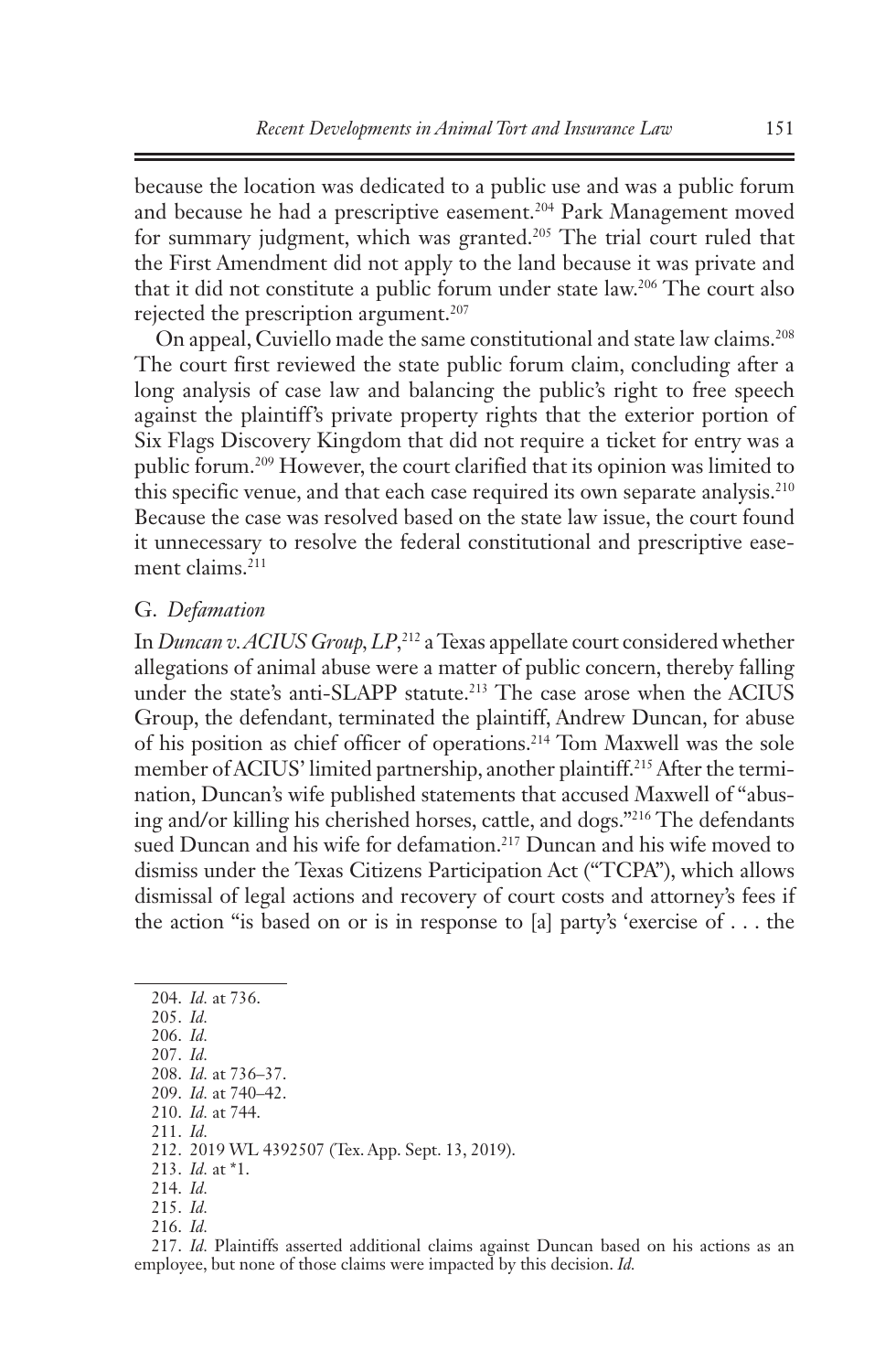right of free speech,'"218 meaning "a communication made in connection with a matter of public concern."<sup>219</sup> The defendants amended their petition dismissing the defamation claim.220 Although the trial court held a hearing, it failed to issue a timely order, so the motion was denied by law.221

Duncan and his wife appealed, and defendants argued the dismissal motion was moot because they nonsuited the plaintiffs.<sup>222</sup> The court of appeals rejected that argument based on prior case law holding that a nonsuit does not moot pending claims for court costs and attorney's fees.<sup>223</sup> Finding that plaintiffs' defamation claim fell within the TCPA,<sup>224</sup> the court analyzed whether an accusation of animal abuse was a matter of public concern.<sup>225</sup> The court held that it was, finding that the public's concern is manifested through the enactment of cruelty laws, the existence of national animal protection organizations, and the government funding of animal shelters.226 Because the plaintiffs were able to show the basis for a TCPA dismissal, the burden moved to defendants to prove "by clear and specific evidence" each element of the defamation claims.<sup>227</sup> Finding that the plaintiffs had not done so, the court held that the trial court erred in failing to grant dismissal.228

- H. *Equine-Related Injury*
- 1. Claims Limited by Equine Activity Liability Acts
	- a. *Defining "Participant," "Equine Activity Sponsor," and "Equine Professional"*

*Christie v. Forecki* involved a pair of riders, each on their own horses, out for a ride.229 The more experienced of the two was Christie, the eventual plaintiff.230 Twenty minutes into the ride, they arrived at a field where they decided to swap horses, with Christie mounting Forecki's horse, who was known to be gentle and who Christie had ridden once before.<sup>231</sup> While cantering, Christie attempted to steer the horse away from a tree, but the horse reared three times and ultimately flipped over backwards, injuring

- 224. *Id.*
- 225. *Id.* at \*4.
- 226. *Id.*

228. *Id.*

- 230. *Id.* at \*1.
- 231. *Id.*

<sup>218.</sup> *Id.* at \*1 (quoting Tex. Civ. Prac. & Rem. Code §§ 27.005(b), 27.009(a) (West 2019) (internal quotation marks added)).

<sup>219.</sup> *Id.* at \*4 (quoting Tex. Civ. Prac. & REM. CODE § 27.001(3) (West 2019)).

<sup>220.</sup> *Id.* at \*1.

<sup>221.</sup> *Id.*

<sup>222.</sup> *Id.* at \*2–3. 223. *Id.* at \*3.

<sup>227.</sup> *Id.* at \*5.

<sup>229.</sup> 2019 WL 4140783 (N.D. Ill. Aug. 28, 2019).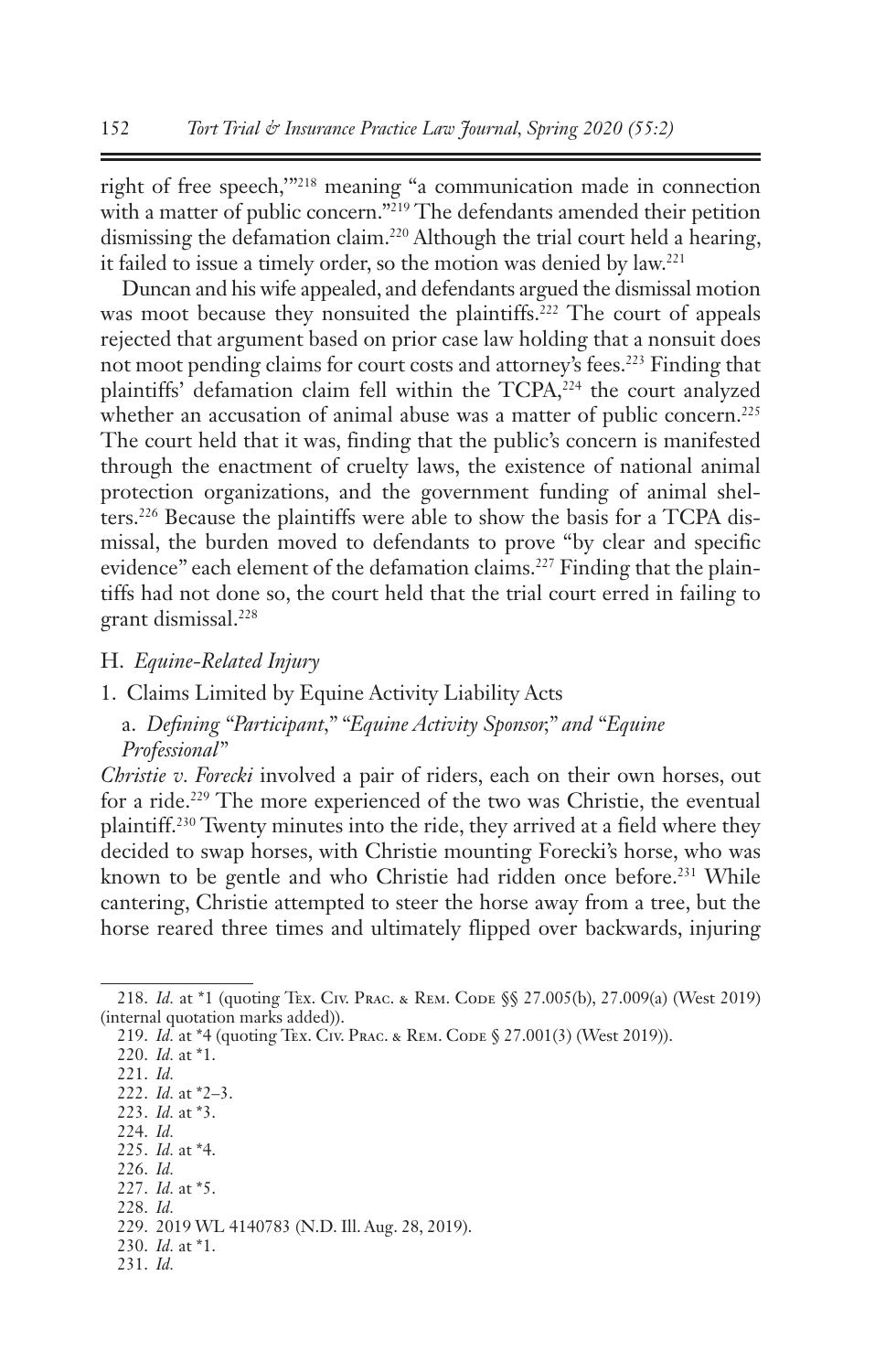Christie.232 With suit filed, the Forecki defendants claimed immunity under the Illinois EALA which protects "equine activity sponsors" and "equine professionals" from liability for negligence but does not protect people who do not fit the definition of either of those terms.<sup>233</sup> The court rejected this claim of immunity.234 Initially, the court rejected Forecki's argument that Christie was a "participant" as defined by the statute. Although Christie was engaged in an "equine activity" which includes "riding . . . an equine belonging to another," the definition of participant is more narrowly applicable only to activities associated with purchasing a horse.<sup>235</sup> However, even if Christie was a participant within the meaning of the statute, the court concluded that Forecki was entitled to immunity only if she was an equine activity sponsor or equine professional, and that to conclude otherwise would create the absurd result that the statute could protect any person from liability, a result that could not have been intended.236 Because there was no dispute here that neither rider was acting as an equine activity sponsor or equine professional, the court concluded that the Illinois EALA did not apply to limit Forecki's liability.237

Even though Christie's negligence claim could proceed despite the EALA, the court dismissed the case on summary judgment because no reasonable fact finder could rule in Christie's favor.<sup>238</sup> Christie brought three claims for willful and wanton conduct: the horse had improper training and was inappropriate for Christie's level of experience; failure to disclose that the horse was unusually dangerous; and faulty riding equipment.<sup>239</sup> Under Illinois law, there is no independent claim for willful and wanton conduct, so the court reviewed them as negligence claims.<sup>240</sup> The court concluded that no reasonable fact finder could find in favor of Christie because she was fully informed of the risks of riding the horse and failed to prove that rearing rendered the horse unusually dangerous to a person with her level of experience.241 Christie herself testified that she was an experienced rider (more so than the horse's owner) and was well aware of the inherent risks of riding; had ridden the horse before; had (along with Forecki) drank alcohol and smoked marijuana before the ride; observed and was satisfied with the tack before mounting; came up with the idea of swapping horses; and

<sup>232.</sup> *Id.*

<sup>233.</sup> *Id.* at \*2.

<sup>234.</sup> *Id.* at \*2–4.

<sup>235.</sup> *Id.* at \*3 (quoting 745 ILL. Сомр. Sтат. 47/10(с)(4) (2019)).

<sup>236.</sup> *Id.* at \*4.

<sup>237.</sup> *Id.*

<sup>238.</sup> *Id.* at \*5–6.

<sup>239.</sup> *Id.* at \*5. 240. *Id.* at \*5–6.

<sup>241.</sup> *Id.*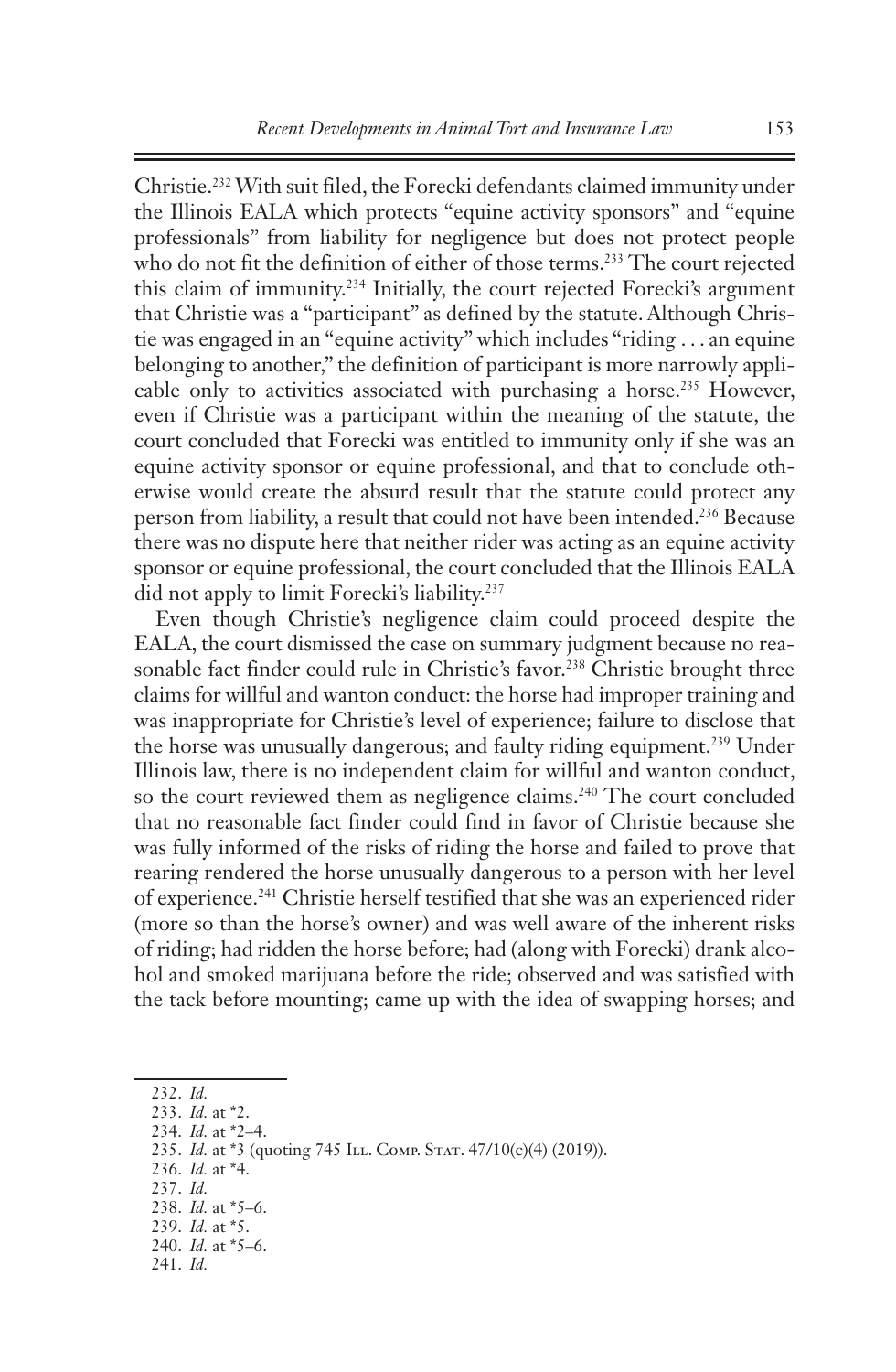decided to canter the horse before he reared.<sup>242</sup> Thus, while the Illinois EALA did not bar Christie's claims, the court granted summary judgment on the undisputed facts.243

# b. *Exception to Immunity for Failure to Make Reasonable and Prudent Efforts to Determine Ability*

In *Pezzani v. United States*, 244 a case stemming from a trail riding injury sustained at the Air Force Academy Equestrian Center in Colorado, the District of Missouri recently issued a lengthy opinion and judgment following a bench trial. Compared with the many cases addressing EALAs on dispositive motions, this case provides a look into how fact finders evaluate horse injury cases in the context of those statutes. The basic facts are straightforward: Plaintiff signed up for a horse ride sponsored by the Equestrian Center.245 It apparently was a busy day at the center, and the wrangler assisting Plaintiff with mounting laughed off her request to lower the stirrups on the saddle, and he did not offer her the alternatives of a mounting block, a platform, or a leg up.246 As she began to mount her horse, she placed her left foot in the left saddle stirrup and attempted unsuccessfully to swing her right leg over the horse, injuring her right leg when it came down hard on the ground.<sup>247</sup>

Plaintiff alleged that the Equestrian Center wrangler negligently failed to assess her ability to safely mount a horse, refused to lower the horse's stirrups, failed to adequately instruct her on safe mounting, and failed to have a mounting platform that would allow for stepping onto the saddle rather than "boosting" up.<sup>248</sup> In defense, the United States alleged that it was immune from liability under the Colorado EALA because the risks of mounting a horse are inherent to equine activities, and alternatively because it was not negligent.<sup>249</sup> Even if it were negligent, the United States argued that Pezzani was at least or more negligent, precluding recovery under Colorado's law of comparative fault.<sup>250</sup> In reaching its decision, the court first addressed the facts and determination of common law negligence before analyzing immunity under the state EALA because the question of immunity and any exception to it involved analysis of the wrangler's negligence.<sup>251</sup>

- 245. *Id.* at \*1.
- 246. *Id.* at \*2.
- 247. *Id.* at \*2–3. 248. *Id.* at \*1.
- 249. *Id.*
- 250. *Id.*
- 251. *Id.*

<sup>242.</sup> *Id.*

<sup>243.</sup> *Id.*

<sup>244.</sup> 2019 WL 4737120 (E.D. Mo. Sept. 27, 2019).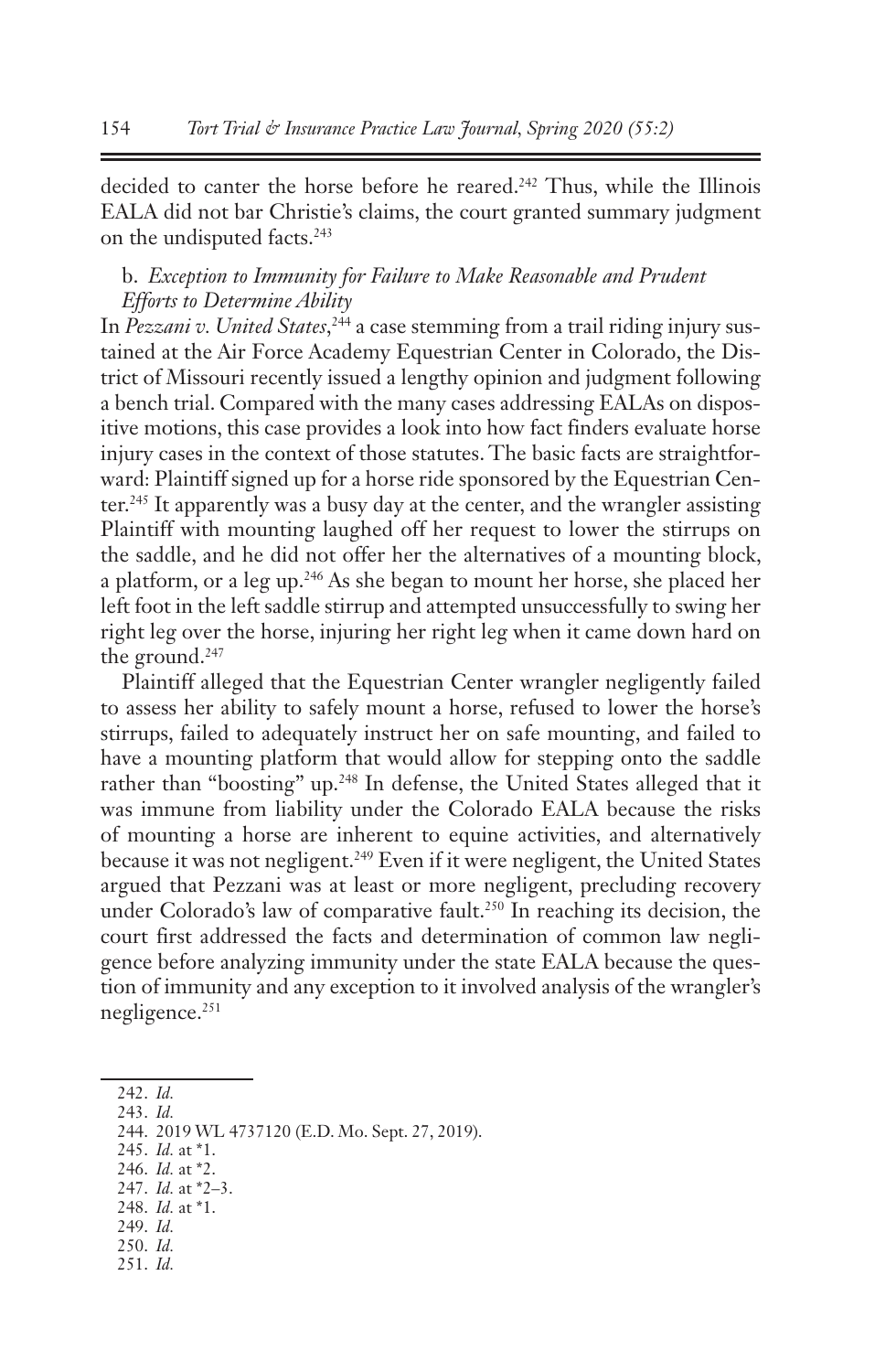This case turned largely on expert testimony. Plaintiff offered an expert certified by a national horsemanship association who has taught and certified instructors for 25 years and who, in forming her opinions for the case, relied on written industry manuals about appropriate practices and procedures for evaluating rider abilities and for mounting and dismounting riders for trail rides.252 She opined that the wrangler fell below those standards and that his decisions and failures were not part of the inherent risks of equine activities.<sup>253</sup> Defendant's expert also had years of professional horse industry experience in consulting, teaching, and acting as a legal consultant.254 In his opinion, the plaintiff's expert's industry manuals were inapplicable to the unguided ride here, where a rider takes on more responsibility and risk than in a guided ride.<sup>255</sup>

In establishing the standard of care for mounting, the court found Plaintiff's expert to be the more credible expert given her direct experience with trail riding operations and training those professionals in safe mounting practices, and that her opinions were supported by industry manuals and more consistent with the evidence.256 By contrast, the court gave little weight to the defense expert who had less experience with trail riding operations and essentially testified on his own *ipse dixit* inconsistently with the evidence and without support from any industry manuals or other documentary evidence.<sup>257</sup> On the facts and in light of the credible expert testimony, the court concluded that the wrangler breached his duty of care and that negligence of the wrangler caused Plaintiff's injury.<sup>258</sup>

The court then turned to whether the United States was entitled to immunity the under Colorado EALA.<sup>259</sup> It first concluded that while a participant's own negligence is an inherent risk of equine activities, it can only grant immunity to the extent the participant was comparatively negligent, which here was 25%.<sup>260</sup> The court also rejected that the risks of mounting and stirrup length decisions were inherent risks, explaining that under Colorado decisional law, wrangler negligence is not an inherent risk.<sup>261</sup> The court additionally and alternatively concluded that the facts—and the credible, supported testimony of Plaintiff's expert—also supported application of the exception to immunity for failing to make reasonable efforts

- 254. *Id.* at \*5.
- 255. *Id.* at \*5–6.

257. *Id.* at \*10.

- 259. *Id.* at \*13.
- 260. *Id.*

<sup>252.</sup> *Id.* at \*3.

<sup>253.</sup> *Id.* at \*3–4.

<sup>256.</sup> *Id.* at \*9.

<sup>258.</sup> *Id.* at \*10–11.

<sup>261.</sup> *Id.* at \*15–16 (discussing Fielder v. Academy Riding Stables, 49 P.3d 349 (Colo. Ct. App. 2002)).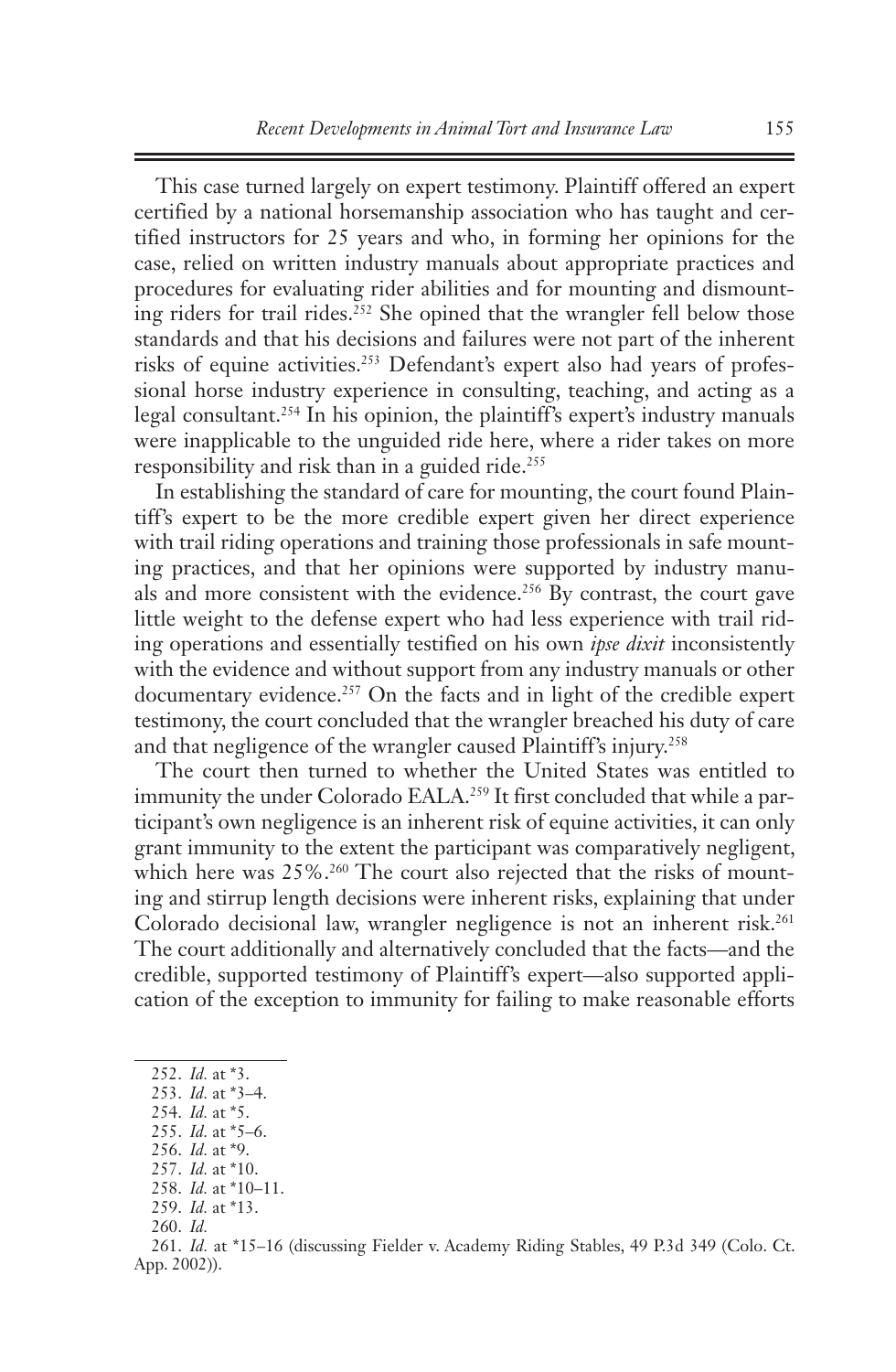to assess the ability of the participant to participate safely.<sup>262</sup> Among other takeaways, this case emphasizes the importance of credible equine expert testimony to the outcome of a case.

# c. *Exception to Immunity for Spectators in Areas Where Horses Are Not Expected*

In *McCandless v. Ramsey*,<sup>263</sup> the Maine Supreme Court had its first opportunity to evaluate the scope of Maine's EALA.<sup>264</sup> McCandless was a spectator watching children riding horses in an indoor riding arena.<sup>265</sup> Although there was a closed observation room with a window through which spectators could watch, McCandless was sitting in a folding chair inside the indoor arena along its side and away from the horses.<sup>266</sup> She got up to exit, and to do so, she walked into the circular riding track that had been worn into the perimeter of the arena by horses.<sup>267</sup> In other words, she arguably walked directly into a space where horses are expected to be.<sup>268</sup> However, she asserted in this case that when pedestrians were present, horses did not travel in this area, which was a place where pedestrians regularly exited the building.<sup>269</sup> The Ramseys' ten-year-old daughter was riding a horse new to her.<sup>270</sup> After three times around the arena without incident, on the fourth pass, the child was unable to steer the horse clear and they made contact with McCandless, causing her to fall and injure her wrist.<sup>271</sup>

After McCandless filed suit, the Ramseys successfully obtained summary judgment asserting immunity under Maine's EALA.<sup>272</sup> Reviewing the statute for the first time, the Maine Supreme Court affirmed.<sup>273</sup> The state EALA grants immunity to a person engaged in an equine activity for injury to a participant or spectator "resulting from the inherent risks of equine activities."274 While there was no dispute that the Ramseys' daughter was a person engaged in an equine activity, McCandless disputed whether her injury was the result of an inherent risk of equine activities.<sup>275</sup> After reviewing the non-exclusive statutory list of dangers that are an "integral part of equine activities," the Court concluded that the circumstances in this

262. *Id.*at \*16. 263. 211 A.3d 1157 (Me. 2019). 264. *Id.* at 1159. 265. *Id.* 266. *Id.* 267. *Id.* at 1159–60. 268. *Id.*  269. *Id.* at 1163. 270. *Id.* at 1160. 271. *Id.* 272. *Id.* 273. *Id.* at 1164. 274. *Id.* at 1161 (quoting ME. REV. STAT. ANN. tit. 7 § 4103-A (2019)). 275. *Id.*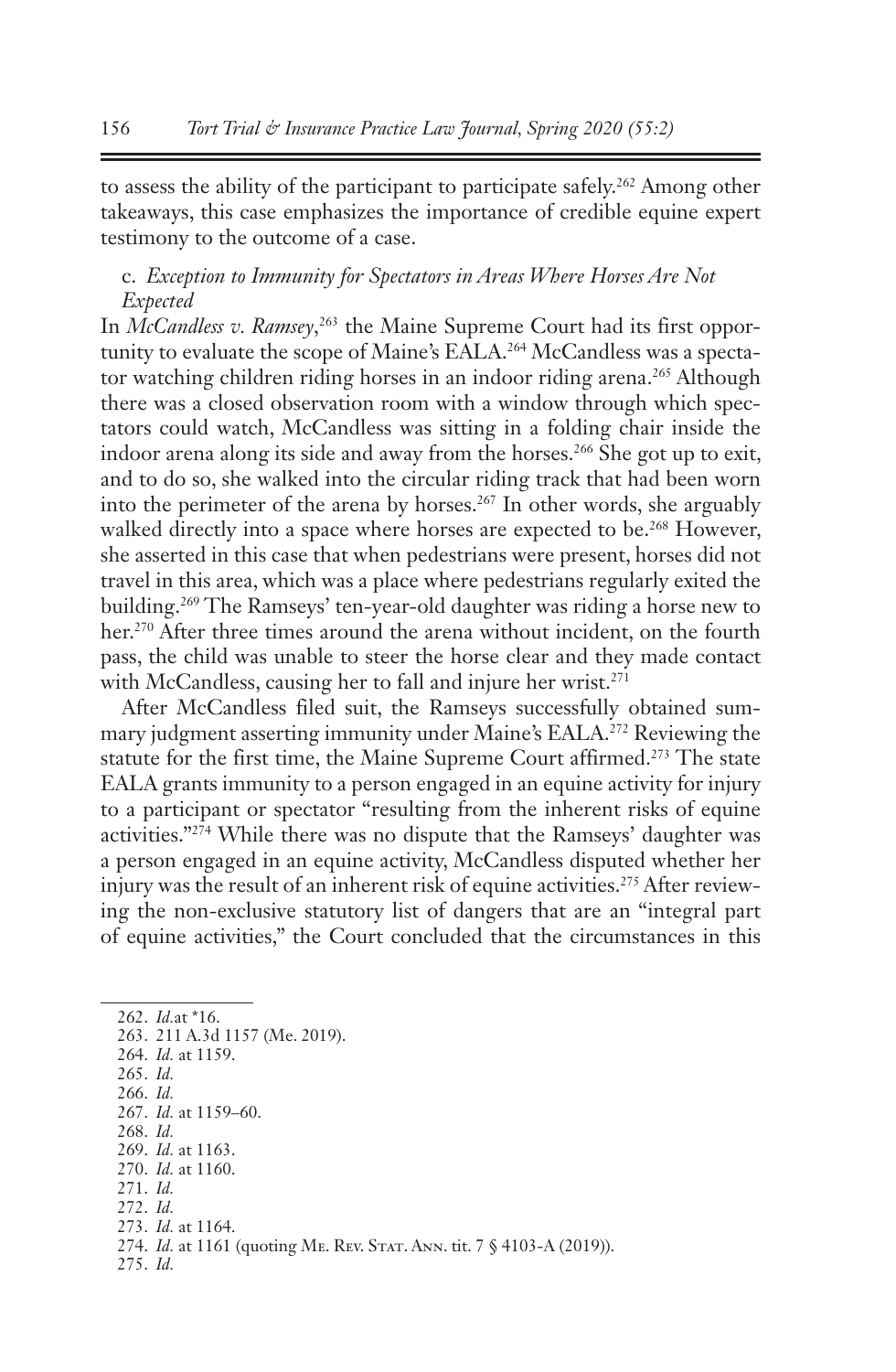case "epitomize" the risks inherent in equine activities, such as the risk of injury when a horse passes too closely to a spectator standing in the track of an arena and the risk that the horse will resist the rider's directions.276 To conclude otherwise would defeat the purpose of the EALA which was to limit liability for injuries resulting from risks that are "impracticable or impossible to eliminate due to the nature of equines."277

Having concluded that statutory immunity applied, the Court evaluated whether any of the statutory exceptions to immunity applied to allow the claims to proceed.<sup>278</sup> A divided court ruled in the negative and affirmed summary judgment.<sup>279</sup> The majority opinion reasoned that there were no facts on which one could infer that the ten-year-old rider acted with a conscious disregard for the safety of others, where she was riding the particular horse for the first time and had attempted to steer clear of McCandless but failed.280 Likewise, by McCandless's own admission, the incident occurred where a reasonable person would expect an equine activity to occur, namely, in the arena on its track where the horse had already been by three times.<sup>281</sup> Nor was she in a "designated spectator area" given that there was a designated observation room, notwithstanding the fact that people regularly used the same area in the arena to exit the arena as McCandless did.282

Dissenting as to the analysis of the exceptions to immunity, three of the seven justices would have reversed summary judgment on the ground that there were disputed issues of fact.<sup>283</sup> They reasoned that there was a dispute as to whether McCandless was in a place where a reasonable person would expect an equine activity to occur because of McCandless's asserted fact that the area where she was exiting the building was not an area that horses traveled in when exiting pedestrians were present.<sup>284</sup> They also reasoned that the existence of the folding chairs inside the arena created a dispute as to whether McCandless was in a place designated for spectators and thus avoided immunity under the second statutory exception to immunity.285 This divided opinion on the issue of what facts will cause a loss of immunity demonstrates the uncertainty of whether a commonplace circumstance in this horse industry—such as spectator chairs lining the perimeter of an arena—might result in liability.

<sup>276.</sup> *Id.* (quoting Me. Rev. Stat. Ann. tit. 7 § 4101(7-A) (2019)).

<sup>277.</sup> *Id.*

<sup>278.</sup> *Id.* at 1162–63.

<sup>279.</sup> *Id.* at 1164. 280. *Id.* at 1163.

<sup>281.</sup> *Id.*

<sup>282.</sup> *Id.*

<sup>283.</sup> *Id.* at 1164–65 (Mead, J., concurring in part and dissenting in part).

<sup>284.</sup> *Id.*

<sup>285.</sup> *Id.* at 1165.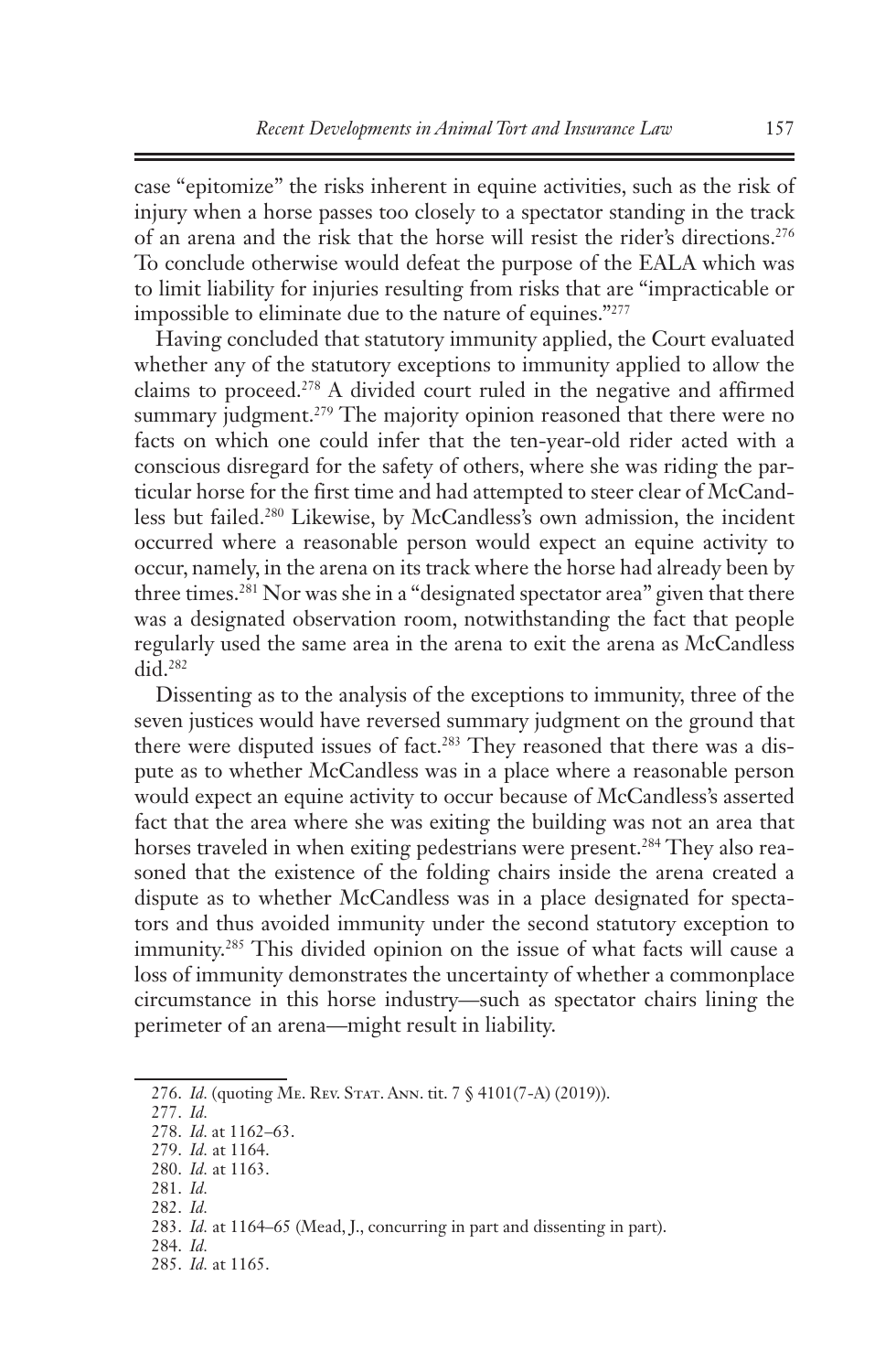### III. ANIMAL INSURANCE LAW

### A. *Coverage for Injury to the Person*

In the dog-bite case *Auto-Owners Insurance Co. v. Kammerer*, 286 the District of Minnesota concluded that a word in an insuring agreement, which is bold in some places and in plain text in others, reasonably could have different definitions affecting coverage.<sup>287</sup> Specifically, the use of the word "insured" in a homeowners policy, which when in bold was defined as "any person legally responsible for animals . . . owned by the [homeowners],"288 could when written in plain text mean something different.<sup>289</sup> As a result, while the person who was caring for the homeowners' dogs was an "insured" for the purpose of personal liability, a reasonable interpretation of the ambiguous use of both bold and plain text is that she was not an 'insured' for the purpose of the intra-insured exception.<sup>290</sup> Therefore, construing the ambiguous language against the insurer, the caretaker's injuries from the homeowners' dogs were covered under the policy because her injuries were not excluded under the intra-insured exception.<sup>291</sup> The court accordingly dismissed the insurer's declaratory judgment action.<sup>292</sup>

In *Neary v. American Competitive Trail Horse Association*, 293 Neary was injured during a trail horse competition when two members of the association discharged a cap gun near her and while she was on her horse, causing her horse to react and fall, resulting in injuries to her leg and ankle.<sup>294</sup> The association failed to respond to suit, and Neary alerted its insurer of her intent to seek default judgment.295 The insurer denied coverage, default judgment entered, and Neary filed this garnishment action against the insurer.296 The parties each filed summary judgment motions.297 The insurer argued that coverage was excluded for multiple reasons, including a Saddle Animal Exclusion and an Athletic or Sports Participants Exclusion.<sup>298</sup> Neary argued that the insuring agreement expressly included coverage for competitive trail events, that the Saddle Animal Exclusion was ambiguous and should be construed to provide coverage, and that under that exclusion she was not "riding" her horse at the time because her horse was standing

289. *Id.* at 1036.

- 291. *Id.* at 1032, 1037 292. *Id.* at 1037.
- 293. 2019 WL 3505453 (N.D. Ga. Mar. 11, 2019).
- 294. *Id.* at \*1.
- 295. *Id.*
- 296. *Id.*
- 297. *Id.* at \*2.
- 298. *Id.*

<sup>286.</sup> 386 F. Supp. 3d 1030 (D. Minn. 2019).

<sup>287.</sup> *Id.* at 1031.

<sup>288.</sup> *Id.* at 1033.

<sup>290.</sup> *Id.* at 1036–37.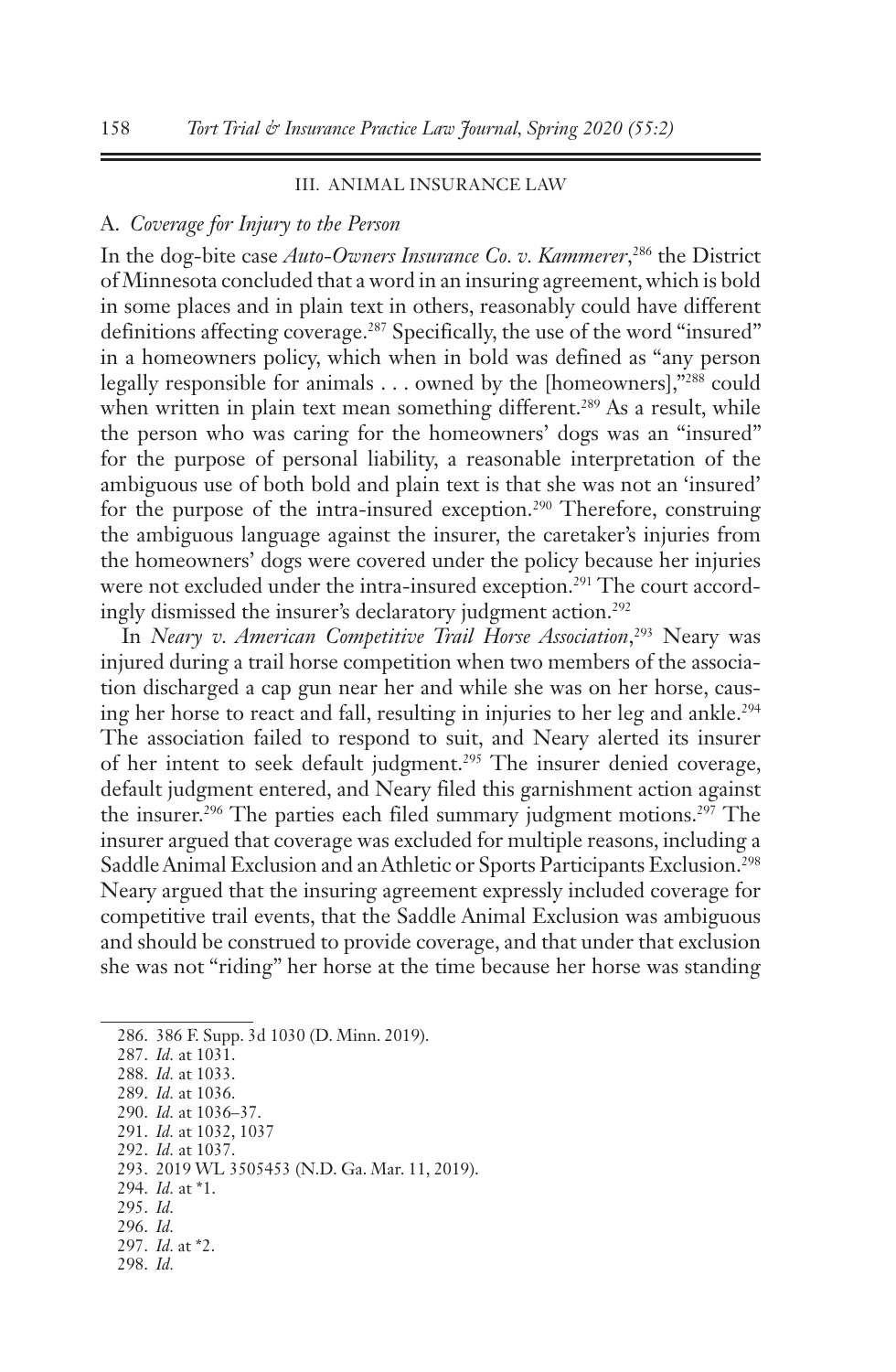still and she had lost control of it due to the firing of the cap gun.<sup>299</sup> The court concluded that the Saddle Animal Exclusion, which excluded coverage for injury while "saddling, riding, mounting, or dismounting any saddle animal," applied.<sup>300</sup> Neary's strained and overly narrow construction of the term "riding" was unreasonable.<sup>301</sup> She herself testified that she was "riding" when her horse fell, and she was in fact in the saddle on her horse at the time.<sup>302</sup> Moreover, the exclusion covered activities broader than just riding, indicating intent to capture all actions taken when in contact with a saddle animal.<sup>303</sup> Further, this broader reading of the exclusion was consistent with the insurance policy as a whole, including the Athletic or Sport Participants Exclusion for "participating in any sports . . . contest . . . that [the association] sponsor[s]."<sup>304</sup> As the insurer argued and as is common for insurance policies used by sports organizations, the policy was intended to provide coverage to the association for liability to spectators and the general public during sponsored events, *not* athletic participants.<sup>305</sup> Thus, Neary's garnishment action against the insurer failed for lack of coverage.<sup>306</sup>

# B. *Coverage for Injury to Property*

Following an incident started by a squirrel, the Iowa Supreme Court in *City of West Liberty v. Employers Mutual Casualty Co.307* held that the City's "all-risk" insurance policy did not cover property damage from the electrical arc triggered by the squirrel when it happened onto a municipal electrical transformer.308 The insurance policy excluded coverage for "loss caused by arcing or by electrical currents other than lightning."309 The Iowa Supreme court affirmed the lower courts' rulings that this exclusion foreclosed coverage, explaining that the "efficient proximate cause" doctrine did not apply here. That doctrine provides for coverage when two causes, one covered and one not, contribute to a loss.<sup>310</sup> However, here, the squirrel was not an independent cause of the loss.<sup>311</sup> It was the reason the arcing occurred, but it did not independently cause any damage.<sup>312</sup> As the court explained, arcing will always have some cause, and it would

299. *Id.* 300. *Id.* at \*4. 301. *Id.*  302. *Id.* 303. *Id.* 304. *Id.* at \*4–5. 305. *Id.* 306. *Id.* at \*5. 307. 922 N.W.2d 876 (Iowa 2019). 308. *Id.* at 877. 309. *Id.* 310. *Id.* at 879–80. 311. *Id.* at 880. 312. *Id.*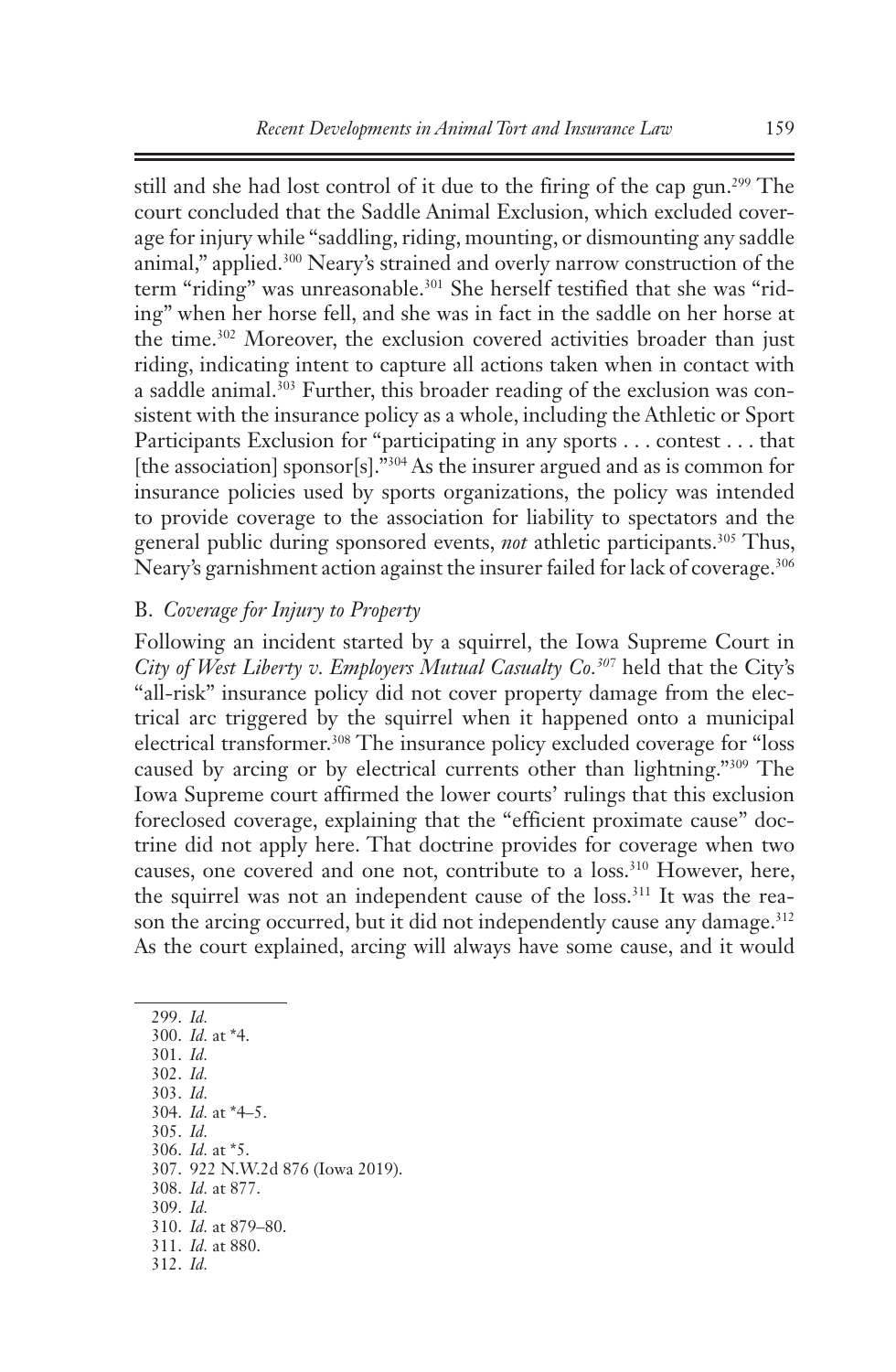render the exclusion meaningless if one could avoid the exclusion by pointing to that cause.313 The squirrel did not, independent of the arcing, cause any damage; rather, the damage was from the arc induced by the squirrel touching the transformer.<sup>314</sup>

In *Goldberger v. State Farm Fire & Casualty Co.*,<sup>315</sup> the court found that feral cats could be a covered cause of property damage because the feral cats, at least as described in the complaint, were not "domestic animals" and did not fit within the domestic-animal exclusion in the plaintiffs' rental dwelling insurance policy.<sup>316</sup> According to the plaintiffs, the property had sustained \$75,000 in damage after a tenant allowed feral cats on the property.317 State Farm filed a Rule 12(b) motion to dismiss, which assumed that the cats were "peaceably living" in the home with the tenant, and therefore were domesticated.<sup>318</sup> However, because one must look only to the complaint which stated that the tenant "allowed [the cats] to access the property," the Arizona Court of Appeals declined to accept State Farm's additional facts for the purpose of this review and presumed that the cats were feral for the purpose of the motion.<sup>319</sup> Concluding that the undefined term "domestic animal" was ambiguous and capable of at least two reasonable, conflicting interpretations, one species-based and the other based on the individual circumstances of the animal, the court looked to the transaction and the policy as a whole to evaluate its purpose, public policy, the parties' intent, and the reasonable expectations of the insured.320 Completing an in depth review of these factors, the court concluded that the individualized definition of "domestic animals" applied here and included "specific animals that are subject to the care, custody and control of a person."321 Thus, whether the cats in this case were domestic or not would turn on the facts, and the complaint stated sufficient facts to require the presumption that they were feral and had no owner or keeper who exercised care, custody and control over them.322 On these alleged facts that fell within coverage, the court reversed dismissal of the complaint.<sup>323</sup>

- 316. *Id.* at 303.
- 317. *Id.* 318. *Id.*
- 319. *Id.* at 303–04, 309.

- 321. *Id.* at 305–09.
- 322. *Id.* at 309.
- 323. *Id.*

<sup>313.</sup> *Id.* at 880–81.

<sup>314.</sup> *Id.*

<sup>315.</sup> 448 P.3d 302 (Ariz. Ct. App. 2019).

<sup>320.</sup> *Id.* at 304–05.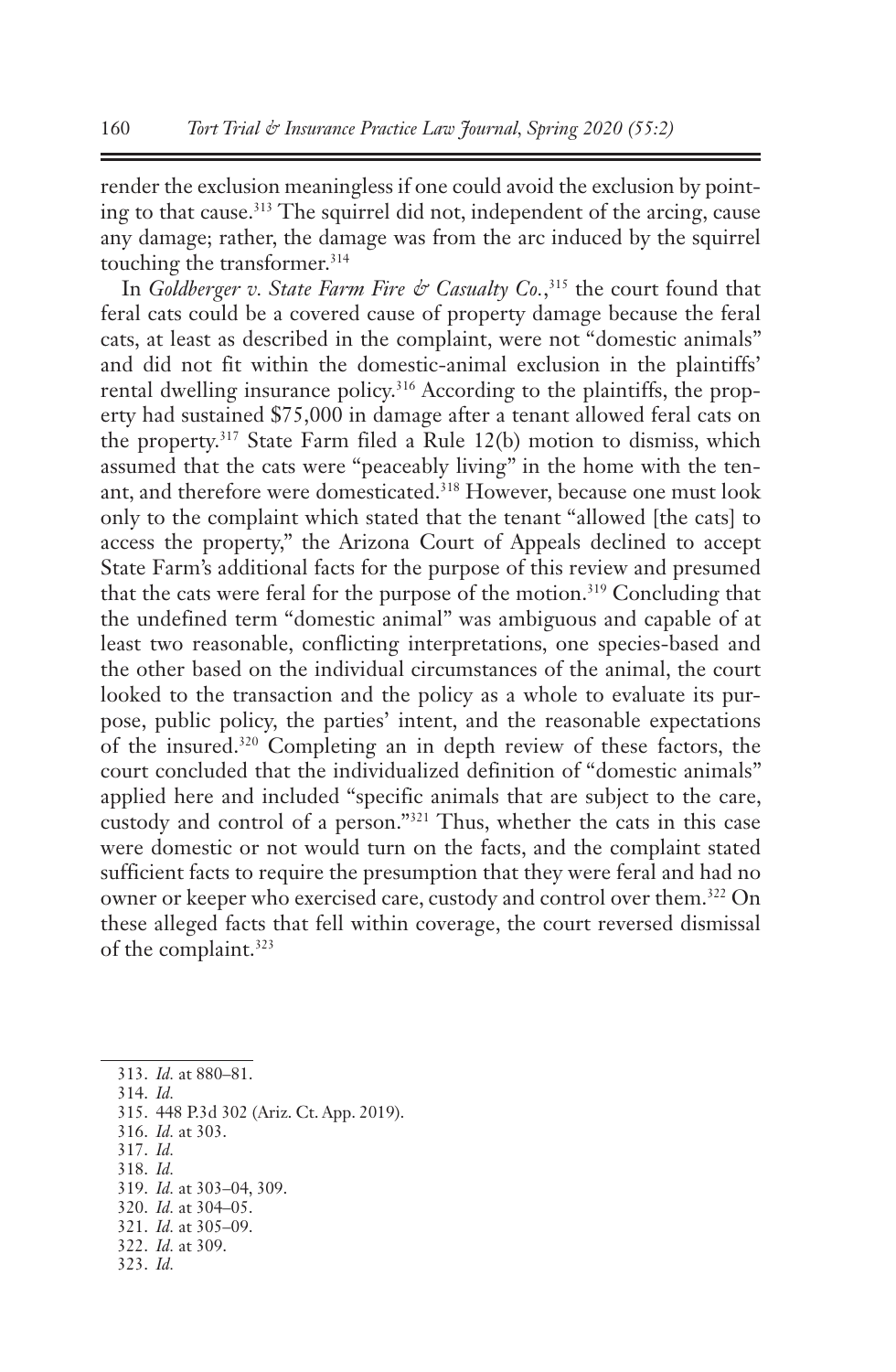Moving on to raccoons, the Western District of Pennsylvania in *Capital Flip, LLC v. American Modern Select Insurance Co.*324 concluded that raccoons cannot as a matter of law engage in "vandalism and malicious mischief" such that property coverage for damage from that kind of conduct applied.325 Raccoons had found their way inside the insured dwelling and caused significant damage to its interior.<sup>326</sup> Animals were not covered in the list of perils in the insurance policy, and so the property owner relied on the vandalism provision, claiming it was undefined and ambiguous, and could include damage caused by racoons.<sup>327</sup> In granting the motion to dismiss, the court rejected that argument, finding instead that the vandalism provision was unambiguous, even in the absence of a specific definition, because common knowledge and the weight of judicial interpretation are clear that "vandalism" and "malicious mischief" refer to human conduct, not animal conduct.328

## C. *Coverage for Loss of Animals*

In *Westfield Insurance Co. v. TCFI Bell SPE III, LLC*, 329 involving a power outage at a commercial fish farm, the insured sustained significant financial losses due to equipment loss and loss of approximately 800,000 farmed fish.<sup>330</sup> While the insuring agreement provided an Equipment Breakdown Coverage ("EBC") Endorsement,331 the EBC Endorsement also contained an "animal exclusion" provision, and the insurer, seeking partial summary judgment, argued that the policy thus excluded coverage for the loss of the fish.<sup>332</sup> The insured argued that fish were not "animals" under the policy and thus the loss was not excluded.<sup>333</sup> The EBC Endorsement specifically stated, "We will not pay under this endorsement for any loss or damage to animals."334 However, the EBC Endorsement did provide coverage for spoilage of "perishable goods," which were defined as "personal property maintained under controlled conditions for its preservation, and susceptible to loss or damage if the controlled conditions change."335 After extensive analysis of the parties' arguments and governing authority, the court found no ambiguity and concluded that the usual and common meaning

- 331. *Id.*
- 332. *Id.* at \*4.
- 333. *Id.* at \*8.
- 334. *Id.* at \*6.
- 335. *Id.* at \*11.

<sup>324.</sup> 2019 WL 4536164 (W.D. Pa. Sep. 19, 2019).

<sup>325.</sup> *Id.* at \*1.

<sup>326.</sup> *Id.* 

<sup>327.</sup> *Id.* at \*3. 328. *Id.* at \*4.

<sup>329.</sup> 2019 WL 1434716 (S.D. Ind. Mar. 30, 2019). 330. *Id.* at \*2.